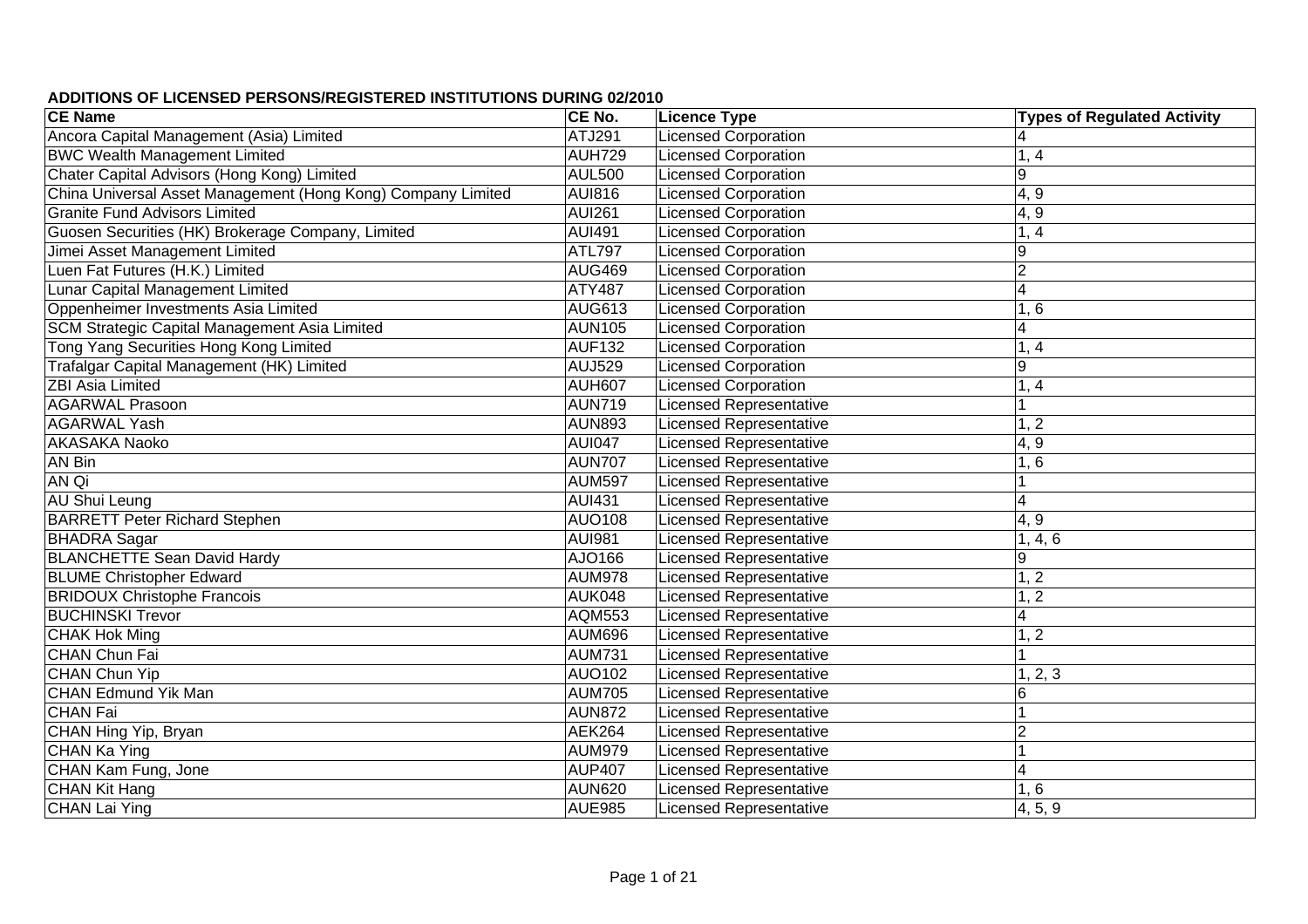| <b>CE Name</b>                 | CE No.        | <b>Licence Type</b>            | <b>Types of Regulated Activity</b> |
|--------------------------------|---------------|--------------------------------|------------------------------------|
| <b>CHAN Michael Man Tung</b>   | <b>AQM110</b> | <b>Licensed Representative</b> | 1, 6                               |
| <b>CHAN Pui Shuen</b>          | <b>AQM267</b> | <b>Licensed Representative</b> |                                    |
| CHAN Sau Han                   | <b>AUM922</b> | <b>Licensed Representative</b> | 1, 4                               |
| <b>CHAN Sheung Lai</b>         | <b>ACE861</b> | <b>Licensed Representative</b> | 1, 4, 9                            |
| <b>CHAN Tam Chuen, George</b>  | <b>AUN815</b> | <b>Licensed Representative</b> |                                    |
| <b>CHAN Tin Wai</b>            | <b>AUR573</b> | <b>Licensed Representative</b> |                                    |
| <b>CHAN Ting Bond, Michael</b> | <b>AUR970</b> | <b>Licensed Representative</b> | 4, 9                               |
| CHAN Toby Man Hon              | <b>AOX545</b> | <b>Licensed Representative</b> | $\overline{4}$                     |
| CHAN Wan Yan, Rachel           | <b>AUP390</b> | <b>Licensed Representative</b> | 1                                  |
| <b>CHAN Yat Tan</b>            | <b>AUI433</b> | <b>Licensed Representative</b> | 1, 2                               |
| CHAN Yuk Ngai                  | APL733        | <b>Licensed Representative</b> |                                    |
| CHANG Chun Lap                 | <b>ALU225</b> | <b>Licensed Representative</b> | 1, 2                               |
| <b>CHANG Hui Miao</b>          | <b>AUP393</b> | <b>Licensed Representative</b> |                                    |
| <b>CHANG Tianjie</b>           | ALZ687        | <b>Licensed Representative</b> | 9                                  |
| <b>CHANG Wan-Ling</b>          | <b>AUP742</b> | <b>Licensed Representative</b> | 1                                  |
| CHAU Kwong Lui                 | <b>AUI437</b> | <b>Licensed Representative</b> | 1, 2                               |
| CHE Ming                       | <b>AUO122</b> | Licensed Representative        | 1, 9                               |
| <b>CHEN Bing</b>               | <b>AUN864</b> | <b>Licensed Representative</b> | 1, 4, 6                            |
| CHEN Evan Wai Man              | <b>ALP918</b> | Licensed Representative        | 4                                  |
| <b>CHEN Shih Chieh</b>         | <b>AOV514</b> | <b>Licensed Representative</b> |                                    |
| CHEN Tak Yeaw, Collin          | <b>AUQ035</b> | <b>Licensed Representative</b> | 1                                  |
| <b>CHEN Xi</b>                 | <b>AUN143</b> | <b>Licensed Representative</b> | 1, 2                               |
| <b>CHEN Yinhua</b>             | <b>ARW892</b> | <b>Licensed Representative</b> | 1, 4                               |
| <b>CHEN Yufei</b>              | <b>AUM509</b> | <b>Licensed Representative</b> | 1, 6                               |
| <b>CHENG Chien-Nan</b>         | AUQ044        | <b>Licensed Representative</b> |                                    |
| <b>CHENG Chun Hei</b>          | <b>ANK163</b> | <b>Licensed Representative</b> | 4                                  |
| <b>CHENG Jazreel Yeun Yee</b>  | AHT093        | <b>Licensed Representative</b> |                                    |
| <b>CHENG Yuen Hong</b>         | <b>AUP358</b> | <b>Licensed Representative</b> | $\overline{4}$                     |
| <b>CHEUNG Chak Sun</b>         | <b>AUG410</b> | <b>Licensed Representative</b> |                                    |
| CHEUNG King Hei                | <b>AUP907</b> | <b>Licensed Representative</b> | $\overline{\mathbf{4}}$            |
| <b>CHEUNG Kwok Ting, Adolf</b> | <b>AAV286</b> | <b>Licensed Representative</b> | 1, 2                               |
| <b>CHEUNG So Ching, Regal</b>  | <b>AUM160</b> | <b>Licensed Representative</b> | $\overline{4}$                     |
| <b>CHEUNG Sze Chung</b>        | <b>AUM379</b> | <b>Licensed Representative</b> | 1, 2                               |
| <b>CHEUNG Wai Ching, Vancy</b> | AFB036        | <b>Licensed Representative</b> | 1                                  |
| CHEUNG Wai Man                 | <b>AUN089</b> | <b>Licensed Representative</b> | 1, 4                               |
| <b>CHEUNG Wing Lam</b>         | <b>AUP820</b> | <b>Licensed Representative</b> | $\overline{1,2}$                   |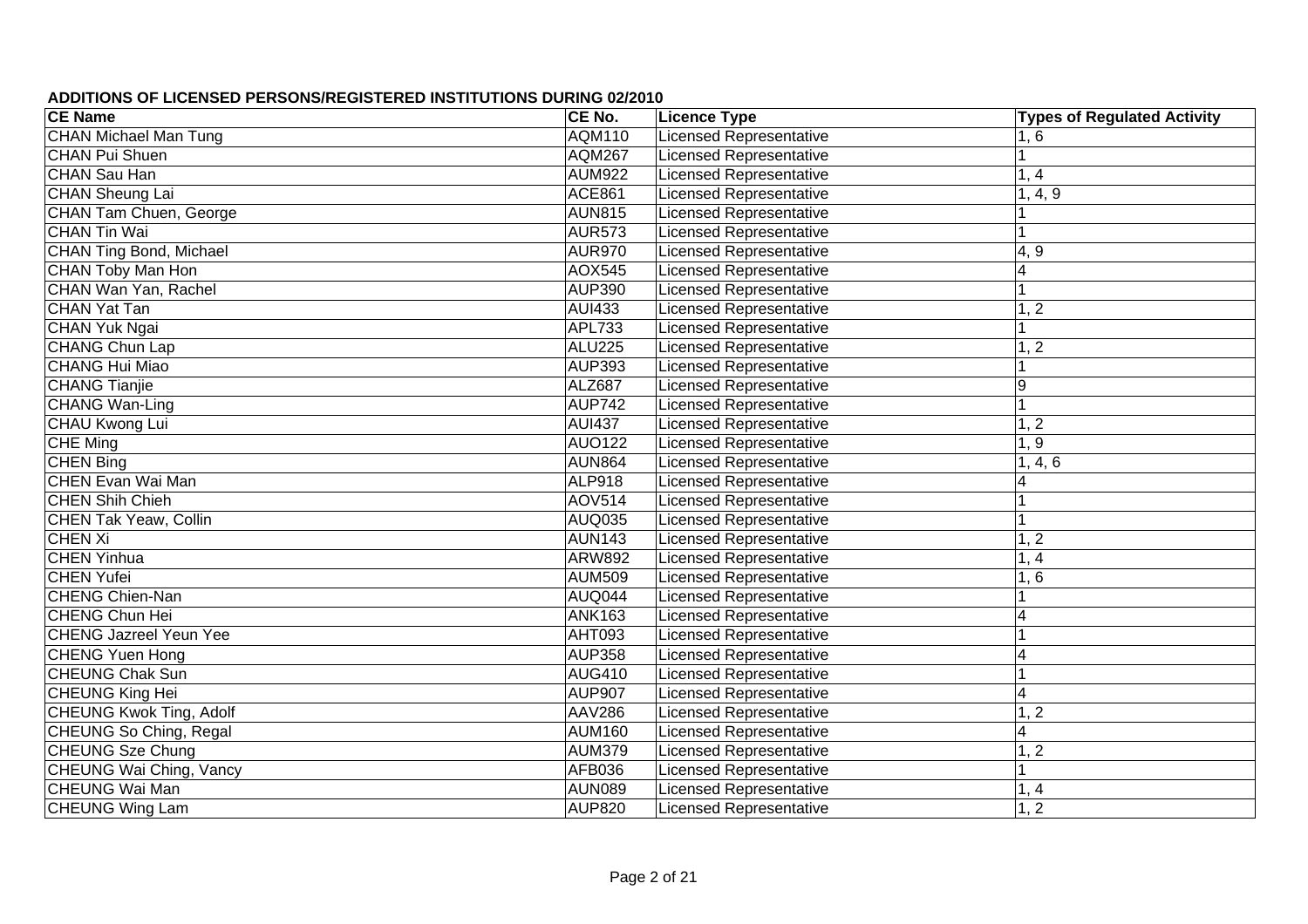| <b>CE Name</b>                       | CE No.        | <b>Licence Type</b>            | <b>Types of Regulated Activity</b> |
|--------------------------------------|---------------|--------------------------------|------------------------------------|
| <b>CHEUNG Yan To</b>                 | <b>AUM188</b> | <b>Licensed Representative</b> | 1, 6                               |
| CHIN Ke-vin                          | APL191        | <b>Licensed Representative</b> |                                    |
| <b>CHING Pak To</b>                  | AJE763        | <b>Licensed Representative</b> | 4, 9                               |
| CHIU Kar Son, Kayson                 | <b>AUL783</b> | <b>Licensed Representative</b> | $\overline{4}$                     |
| CHO Soo Ah Ran                       | <b>AUQ203</b> | <b>Licensed Representative</b> | 1, 9                               |
| <b>CHOI Heung Shing Frederick</b>    | <b>AUR572</b> | <b>Licensed Representative</b> | 1, 2                               |
| CHOI O Hyun                          | <b>AUM536</b> | <b>Licensed Representative</b> | $\overline{2}$                     |
| CHOI Shing Yan                       | <b>AUM819</b> | <b>Licensed Representative</b> |                                    |
| <b>CHOI Yunna</b>                    | <b>ANB474</b> | <b>Licensed Representative</b> | 1, 6                               |
| <b>CHONG Louis Siu Kei</b>           | <b>AUQ039</b> | <b>Licensed Representative</b> | 1, 4, 6                            |
| <b>CHONG Sze Wai</b>                 | <b>AFV783</b> | <b>Licensed Representative</b> | 1, 2                               |
| <b>CHOY Yin Nga</b>                  | <b>ANU415</b> | <b>Licensed Representative</b> |                                    |
| <b>CHUANG Christopher Jin-gee</b>    | <b>AUM542</b> | <b>Licensed Representative</b> | 1, 2                               |
| CHUE Man Ying, Connie                | <b>AUP392</b> | <b>Licensed Representative</b> | 1, 6                               |
| CHUE Soon Seng, Kenneth              | <b>AUN087</b> | <b>Licensed Representative</b> |                                    |
| <b>CHUI Tsan Kit</b>                 | <b>AMS324</b> | <b>Licensed Representative</b> | 1, 2                               |
| CHUI Wai Fong                        | <b>AUQ988</b> | <b>Licensed Representative</b> | 3                                  |
| CHUNG Yi Tung                        | <b>AUP364</b> | <b>Licensed Representative</b> |                                    |
| CHUNG Yiu Kin, Nancy                 | <b>AUO125</b> | <b>Licensed Representative</b> |                                    |
| <b>COHEN Yossi</b>                   | <b>AUM359</b> | <b>Licensed Representative</b> |                                    |
| <b>COWAN Paul Anthony John</b>       | <b>AUC914</b> | <b>Licensed Representative</b> |                                    |
| <b>CREEDON Tom</b>                   | <b>APL757</b> | <b>Licensed Representative</b> |                                    |
| <b>DAVIES Andrew Michael</b>         | <b>AUL682</b> | <b>Licensed Representative</b> | 1, 2                               |
| <b>DELLOYE Renaud Nicolas Yves</b>   | ATW568        | <b>Licensed Representative</b> |                                    |
| <b>DONG Liging</b>                   | AUJ100        | <b>Licensed Representative</b> | 4, 9                               |
| <b>DONNE Jonathan Geraint</b>        | <b>AUM976</b> | Licensed Representative        | 1, 2                               |
| <b>DSOUZA Vanessa Agnes</b>          | <b>AUJ958</b> | <b>Licensed Representative</b> | 1, 4                               |
| DU Chao                              | <b>AUM373</b> | <b>Licensed Representative</b> | 1, 6                               |
| DU Heng                              | AUJ843        | <b>Licensed Representative</b> |                                    |
| <b>EDE-GOLIGHTLY Sally Ann</b>       | <b>AUP885</b> | <b>Licensed Representative</b> | 4,6                                |
| <b>EELMAN Robert Garrett</b>         | <b>AQA091</b> | <b>Licensed Representative</b> |                                    |
| <b>ENG Matthew Hunkee</b>            | AOO870        | <b>Licensed Representative</b> | 1, 4, 6                            |
| <b>FERRIERE Pierre-andre Jacques</b> | <b>AUN705</b> | <b>Licensed Representative</b> | 9                                  |
| <b>FLETCHER Elizabeth Jane</b>       | <b>AUN566</b> | <b>Licensed Representative</b> | 1, 2                               |
| <b>FROISSART Julien Sebastien</b>    | <b>ATR371</b> | <b>Licensed Representative</b> | $1,\overline{2}$                   |
| <b>FU Hsin Chang</b>                 | <b>AUJ844</b> | <b>Licensed Representative</b> |                                    |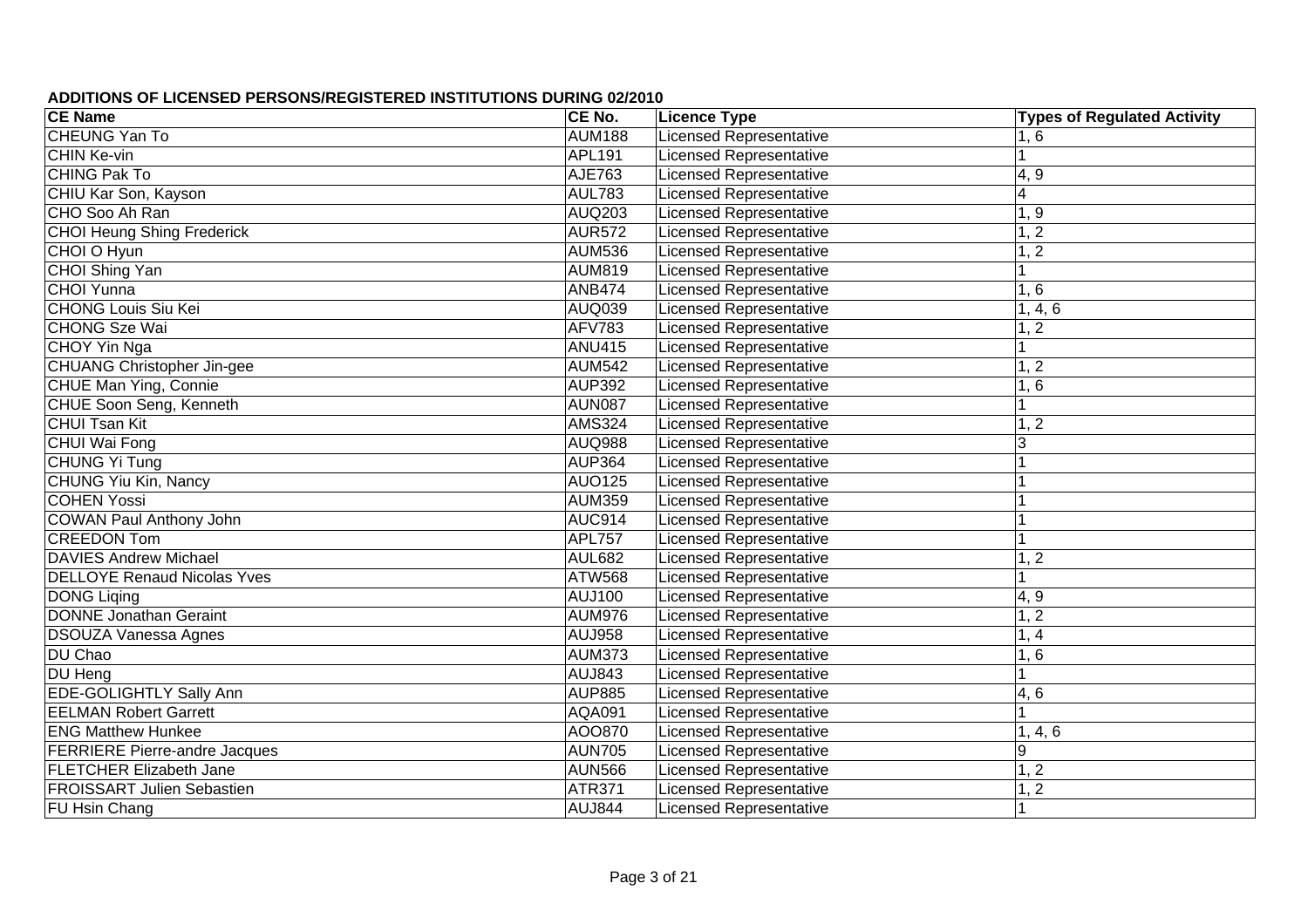| <b>CE Name</b>                     | CE No.        | <b>Licence Type</b>            | <b>Types of Regulated Activity</b> |
|------------------------------------|---------------|--------------------------------|------------------------------------|
| <b>FUJII Ken</b>                   | <b>ABM992</b> | Licensed Representative        | 1, 2, 4, 5                         |
| <b>FUNG Hin Kit</b>                | <b>AUN708</b> | <b>Licensed Representative</b> |                                    |
| FUNG Ka Yee                        | <b>AUL683</b> | <b>Licensed Representative</b> | 1, 2, 4, 5                         |
| FUNG Kam Yin, Kenneth              | <b>AUN817</b> | <b>Licensed Representative</b> | 1, 2                               |
| <b>FUNG Man Tak</b>                | <b>AUJ066</b> | Licensed Representative        |                                    |
| FUNG Siu Lai, Florence             | <b>AUM743</b> | <b>Licensed Representative</b> |                                    |
| <b>GAO Bin</b>                     | <b>AUJ829</b> | <b>Licensed Representative</b> | 1, 2                               |
| <b>GAO Jiasui</b>                  | ASQ439        | Licensed Representative        | 1, 4, 6                            |
| <b>GAUDOIS Nicolas Junel</b>       | <b>AUE035</b> | <b>Licensed Representative</b> | $\overline{\mathbf{4}}$            |
| <b>GIBSON James David Almond</b>   | <b>AUM716</b> | Licensed Representative        | 1, 4                               |
| <b>GONG Yiyang</b>                 | <b>AUN894</b> | <b>Licensed Representative</b> | 4, 9                               |
| GUO Jingjing                       | <b>AUN104</b> | <b>Licensed Representative</b> | 4, 9                               |
| GUO Yupeng                         | <b>AMK101</b> | Licensed Representative        |                                    |
| HA Chi Wah, Terence                | <b>AUN870</b> | Licensed Representative        | 1, 2                               |
| <b>HADDEN Todd William</b>         | <b>AUL925</b> | <b>Licensed Representative</b> |                                    |
| <b>HAIG Alistair Peter</b>         | <b>AUH935</b> | <b>Licensed Representative</b> | $\overline{4}$                     |
| <b>HAN Hanting</b>                 | <b>ARQ970</b> | <b>Licensed Representative</b> |                                    |
| HE Li                              | <b>AUL729</b> | <b>Licensed Representative</b> | 1, 6                               |
| <b>HIRAZUMI Noriaki</b>            | <b>AUM179</b> | <b>Licensed Representative</b> | $9\,$                              |
| HO Chin Chung                      | <b>AUM525</b> | <b>Licensed Representative</b> |                                    |
| HO Garrick Sai Man                 | <b>AUM347</b> | <b>Licensed Representative</b> |                                    |
| HO Leslie Sai Kit                  | <b>AUM348</b> | <b>Licensed Representative</b> | 1                                  |
| HO May Wai, Judy                   | <b>AUM594</b> | <b>Licensed Representative</b> | 1, 4, 9                            |
| HO Wai Han                         | <b>AUP538</b> | <b>Licensed Representative</b> | $\overline{\mathbf{4}}$            |
| <b>HOUGHTON-HARDY Philip James</b> | <b>AUM599</b> | <b>Licensed Representative</b> | 1, 2                               |
| <b>HSU Min Chieh</b>               | <b>AUQ473</b> | <b>Licensed Representative</b> |                                    |
| <b>HUANG Ling Kwan</b>             | <b>AUQ372</b> | <b>Licensed Representative</b> | 1, 2                               |
| <b>HUANG Ruohai</b>                | <b>AUM544</b> | <b>Licensed Representative</b> |                                    |
| <b>HUANG Weili</b>                 | <b>AUM306</b> | <b>Licensed Representative</b> |                                    |
| HUI Chuen Kei                      | <b>AUN813</b> | <b>Licensed Representative</b> |                                    |
| HUNG Brian Lap Hei                 | ARA631        | <b>Licensed Representative</b> | 1, 4, 6                            |
| <b>HUNG Cheung Chi</b>             | <b>AUM469</b> | <b>Licensed Representative</b> |                                    |
| <b>HUSSEY Nadia</b>                | <b>AUQ297</b> | <b>Licensed Representative</b> | 1, 7                               |
| JI Yehong                          | <b>ALU479</b> | <b>Licensed Representative</b> | 1, 6                               |
| <b>JIANG Hao</b>                   | <b>AUP713</b> | <b>Licensed Representative</b> | $\boldsymbol{9}$                   |
| <b>JIN Yan</b>                     | <b>AUN102</b> | <b>Licensed Representative</b> |                                    |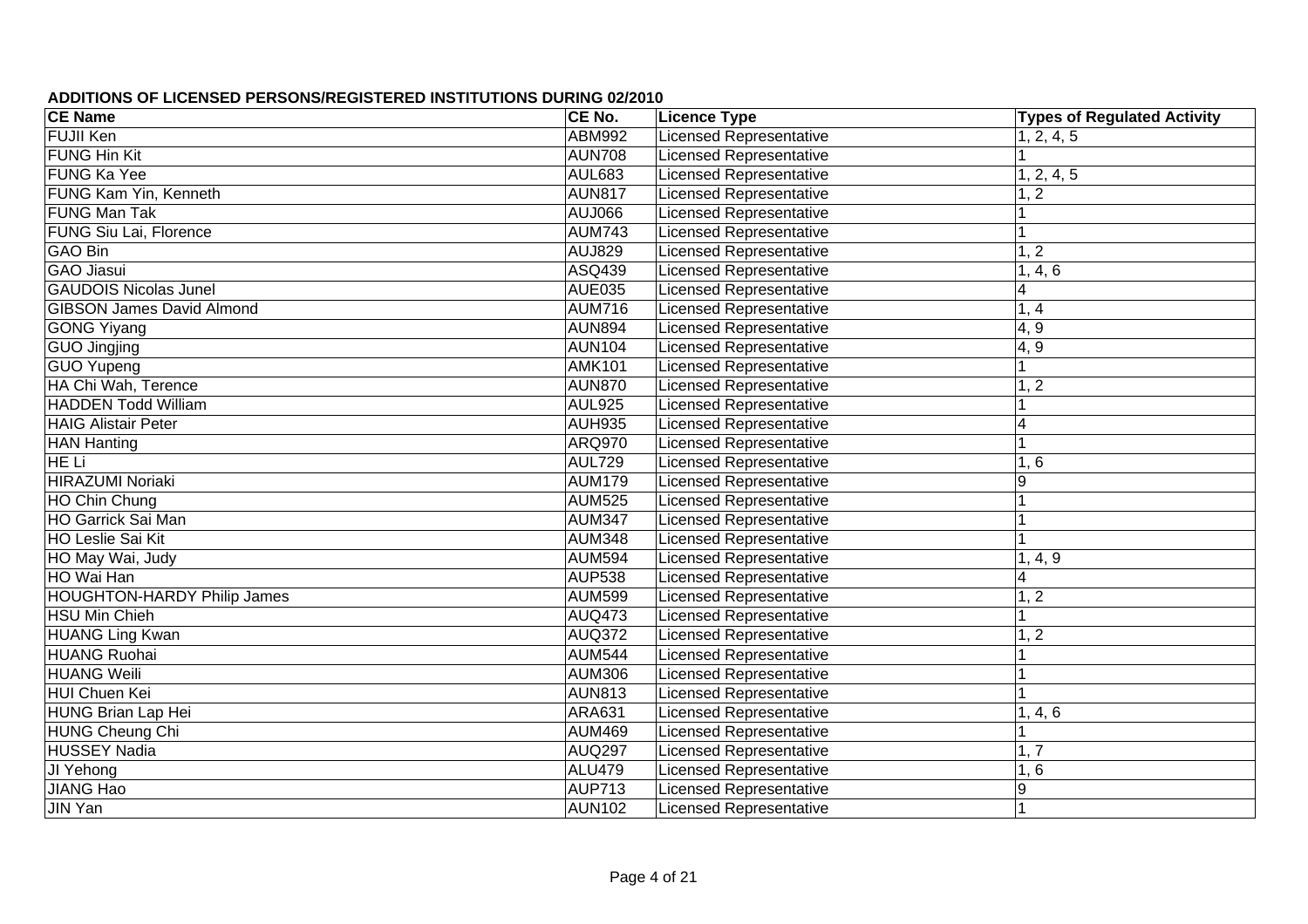| <b>CE Name</b>                   | CE No.        | <b>Licence Type</b>            | <b>Types of Regulated Activity</b> |
|----------------------------------|---------------|--------------------------------|------------------------------------|
| <b>JOUBERT Pierre Delmar</b>     | ATI743        | <b>Licensed Representative</b> | 1, 6                               |
| <b>KAM Wai Ming</b>              | <b>ARI519</b> | <b>Licensed Representative</b> | 1, 4                               |
| <b>KAMYAR Adam</b>               | <b>AUN905</b> | <b>Licensed Representative</b> | $\overline{9}$                     |
| <b>KANGA Zal Darius</b>          | <b>AUN710</b> | <b>Licensed Representative</b> | 1, 4                               |
| <b>KATO</b> Masayuki             | <b>AUK158</b> | <b>Licensed Representative</b> | 1, 4, 6                            |
| <b>KAWASE Makoto</b>             | <b>AUQ289</b> | <b>Licensed Representative</b> | 1, 4                               |
| <b>KHAN Carina</b>               | <b>ACE320</b> | <b>Licensed Representative</b> | $9\,$                              |
| <b>KHAN</b> Imran                | <b>AUJ803</b> | <b>Licensed Representative</b> |                                    |
| KIM Hyung Gyun                   | <b>AUP709</b> | <b>Licensed Representative</b> | 1, 6                               |
| KIM Ivy Kang                     | AUQ300        | <b>Licensed Representative</b> | 1, 4                               |
| KING Kalina Shaw Tsang-jia       | <b>ARL029</b> | <b>Licensed Representative</b> | 4, 9                               |
| <b>KIRST Marcus Wulf Horst</b>   | AUO212        | <b>Licensed Representative</b> | 4, 5, 9                            |
| <b>KLAINGUTI Andreas Giorgio</b> | ACJ013        | <b>Licensed Representative</b> | 1, 4                               |
| <b>KO Ling Mang</b>              | <b>AUP535</b> | <b>Licensed Representative</b> |                                    |
| <b>KO Richard Guanlin</b>        | <b>AUQ665</b> | <b>Licensed Representative</b> | $\boldsymbol{9}$                   |
| KONG Jingxian                    | <b>AUM349</b> | <b>Licensed Representative</b> |                                    |
| <b>KONG Ruomeng</b>              | <b>AUJ848</b> | Licensed Representative        |                                    |
| <b>KUMAR Sanjeev</b>             | <b>AUN624</b> | <b>Licensed Representative</b> | 1, 6                               |
| <b>KUNG Hin Shun</b>             | <b>AUL624</b> | <b>Licensed Representative</b> |                                    |
| <b>KWAN Chun Kit</b>             | <b>AUM545</b> | <b>Licensed Representative</b> |                                    |
| <b>KWAN Kai Ming</b>             | AAW394        | <b>Licensed Representative</b> |                                    |
| <b>KWAN Yuen On</b>              | <b>AUL761</b> | <b>Licensed Representative</b> |                                    |
| KWOK Ka Man Carmen               | AUL688        | <b>Licensed Representative</b> | 1, 2                               |
| LAI Gar Ho, Karl                 | <b>AUK295</b> | <b>Licensed Representative</b> |                                    |
| LAI Hau Ming                     | <b>AUQ291</b> | <b>Licensed Representative</b> | 9                                  |
| LAI Kam Lam                      | <b>AUP818</b> | <b>Licensed Representative</b> |                                    |
| LAI Wai Ming                     | <b>AUP361</b> | <b>Licensed Representative</b> |                                    |
| <b>LAI Yuen Fong</b>             | <b>AMD159</b> | <b>Licensed Representative</b> |                                    |
| LAM Chi Yung                     | <b>AUL895</b> | <b>Licensed Representative</b> | $\overline{4}$                     |
| <b>LAM Chit Wui</b>              | <b>AUN975</b> | <b>Licensed Representative</b> | 1, 2, 4                            |
| <b>LAM Chun Yim</b>              | <b>AUO078</b> | <b>Licensed Representative</b> |                                    |
| LAM Jane Tak-Jun                 | <b>AUK183</b> | <b>Licensed Representative</b> |                                    |
| <b>LAM Kuen</b>                  | <b>ANJ657</b> | <b>Licensed Representative</b> | 9                                  |
| LAM Lap Yan                      | <b>AUQ929</b> | <b>Licensed Representative</b> | 1, 2                               |
| <b>LAM Pik Lin</b>               | <b>AUM940</b> | <b>Licensed Representative</b> | 1, 4, 9                            |
| LAM Yu Fung, Derek               | AUL625        | <b>Licensed Representative</b> | 1, 2                               |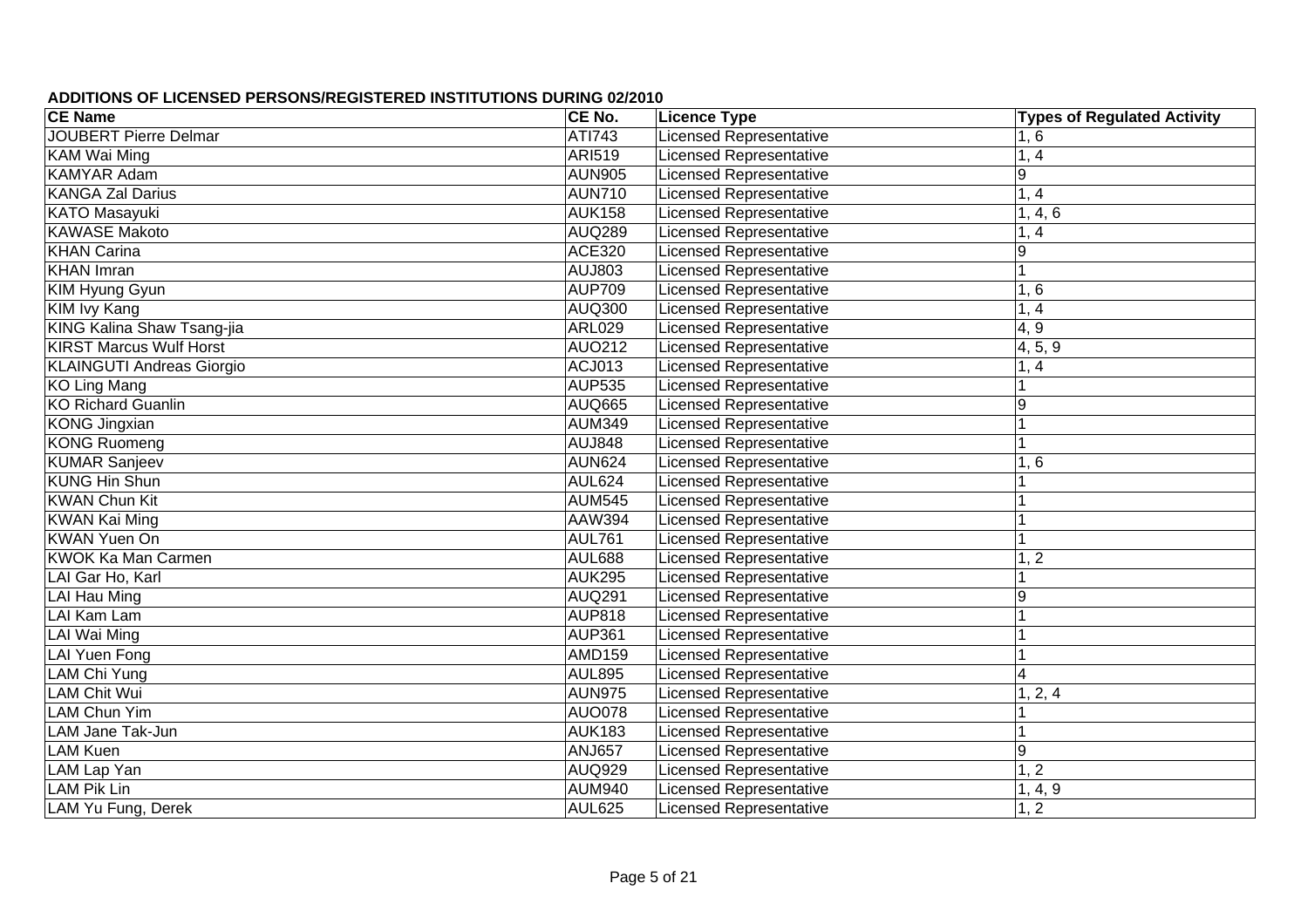| <b>CE Name</b>                | CE No.        | <b>Licence Type</b>            | <b>Types of Regulated Activity</b> |
|-------------------------------|---------------|--------------------------------|------------------------------------|
| <b>LAM Yuen Ching</b>         | <b>AUK296</b> | <b>Licensed Representative</b> |                                    |
| LAM Yuen Yee, Doris           | <b>AUM216</b> | <b>Licensed Representative</b> |                                    |
| <b>LAM Yui Long</b>           | <b>AUP540</b> | <b>Licensed Representative</b> | $\overline{\mathbf{4}}$            |
| <b>LAOSOMBOON Pramote</b>     | <b>AUL681</b> | <b>Licensed Representative</b> | 1, 4, 9                            |
| <b>LAU Chi Kin</b>            | <b>AUN078</b> | <b>Licensed Representative</b> | 1, 2                               |
| LAU Chung Yin                 | <b>AUQ034</b> | <b>Licensed Representative</b> | 1, 4                               |
| LAU Hei Man                   | <b>AUK451</b> | <b>Licensed Representative</b> |                                    |
| LAU Kwan Fai                  | <b>AOU962</b> | <b>Licensed Representative</b> |                                    |
| LAU Ming Ho                   | <b>AUQ041</b> | <b>Licensed Representative</b> | $\boldsymbol{9}$                   |
| LAU Tak Wa                    | <b>AUP819</b> | <b>Licensed Representative</b> |                                    |
| LAU Yuk Leung, Darwin         | <b>AUM452</b> | <b>Licensed Representative</b> |                                    |
| LEE Chi Ho                    | AHJ474        | <b>Licensed Representative</b> | 4                                  |
| <b>LEE Gary</b>               | <b>AUP537</b> | <b>Licensed Representative</b> |                                    |
| LEE Hoi Hei                   | <b>AUP539</b> | <b>Licensed Representative</b> | $\overline{4}$                     |
| LEE Hong Yee, Kenneth         | <b>AUN369</b> | <b>Licensed Representative</b> | 1, 2, 4, 5                         |
| <b>LEE Pak Seng</b>           | <b>AUN115</b> | <b>Licensed Representative</b> | 4                                  |
| LEE SHYU Mei-Lan              | AMJ459        | <b>Licensed Representative</b> |                                    |
| <b>LEE Ying Kin</b>           | AUO103        | <b>Licensed Representative</b> | 1, 6                               |
| <b>LEONG Gary Douglas</b>     | <b>AFF729</b> | <b>Licensed Representative</b> |                                    |
| <b>LEONG Kin Fan</b>          | <b>AUL499</b> | <b>Licensed Representative</b> | 1, 4                               |
| <b>LEUNG Chun Hung</b>        | <b>AUP391</b> | <b>Licensed Representative</b> | 1, 2                               |
| LEUNG Ho Pong, Ronald         | <b>AGN975</b> | <b>Licensed Representative</b> | 1, 6                               |
| LEUNG Ka Wai                  | <b>AUN113</b> | <b>Licensed Representative</b> | 1, 4, 6                            |
| LEUNG Ka Wai, Billy           | APJ774        | <b>Licensed Representative</b> | $\overline{\mathbf{4}}$            |
| <b>LEUNG Kam Fai</b>          | <b>AGQ493</b> | <b>Licensed Representative</b> | 1, 4                               |
| <b>LEUNG Kam Sing</b>         | AOD220        | <b>Licensed Representative</b> | 4, 9                               |
| <b>LEUNG Kin Ling, Karen</b>  | APS510        | <b>Licensed Representative</b> | 1, 2, 4, 5                         |
| <b>LEUNG King Hei</b>         | <b>AQE889</b> | <b>Licensed Representative</b> |                                    |
| <b>LEUNG Kwok Kit, Donald</b> | <b>ALF251</b> | <b>Licensed Representative</b> | 1, 6                               |
| LEUNG Lai Ping, Gloria        | <b>ANK512</b> | <b>Licensed Representative</b> | $\overline{4}$                     |
| <b>LEUNG Lisa</b>             | APZ443        | <b>Licensed Representative</b> |                                    |
| <b>LEUNG Ngo Sheung</b>       | <b>AUI676</b> | <b>Licensed Representative</b> | 1, 2                               |
| <b>LEUNG Wilson</b>           | <b>AUM484</b> | <b>Licensed Representative</b> | 1                                  |
| LI Chi Man                    | <b>AIR529</b> | <b>Licensed Representative</b> | 1, 4                               |
| LI Jack C F                   | <b>AIB172</b> | <b>Licensed Representative</b> | 1, 4, 6                            |
| LI Man Wai, Jasmine           | <b>AMF470</b> | <b>Licensed Representative</b> | 1, 4                               |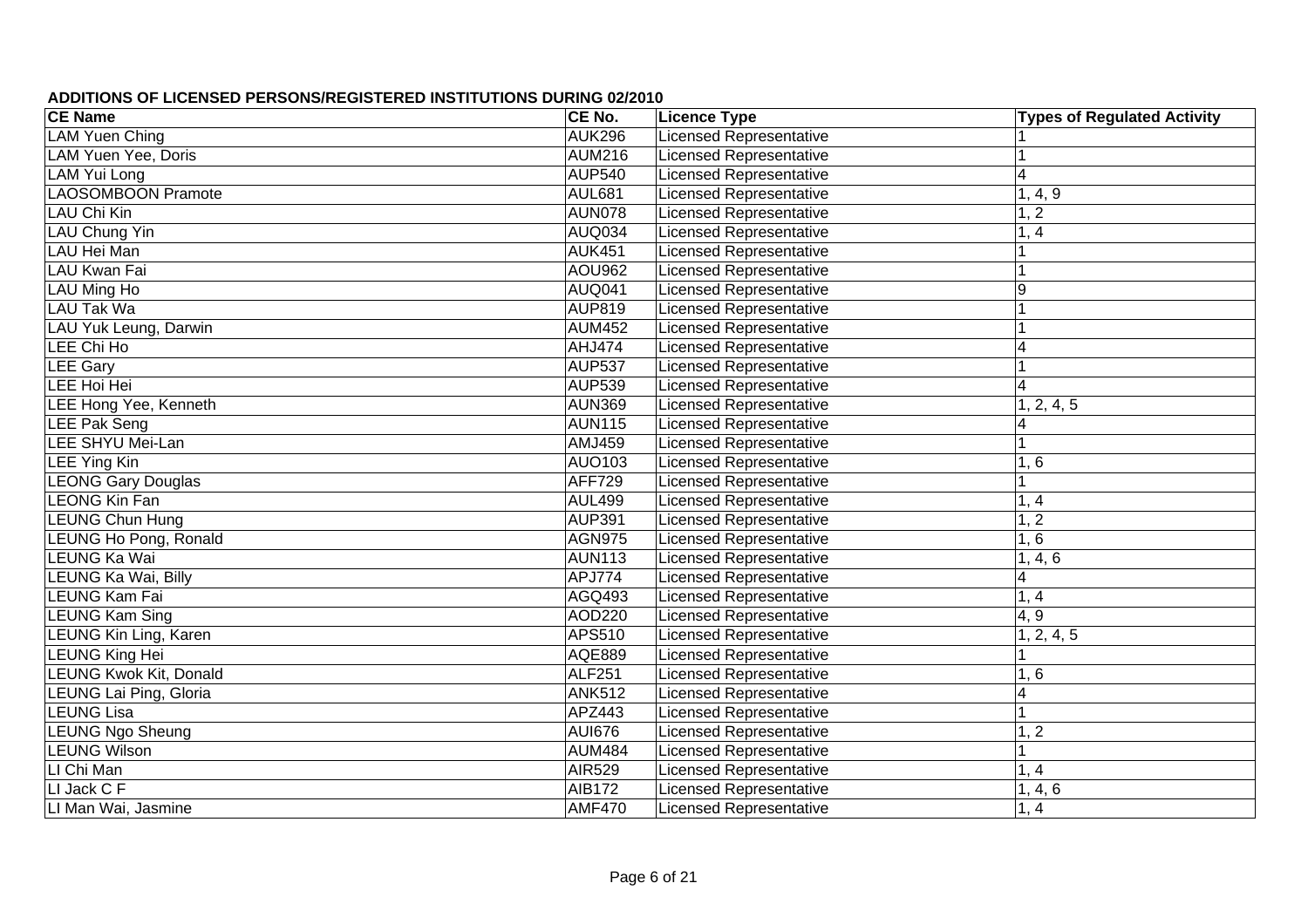| <b>CE Name</b>              | CE No.        | <b>Licence Type</b>            | <b>Types of Regulated Activity</b> |
|-----------------------------|---------------|--------------------------------|------------------------------------|
| LI Qi                       | <b>AUM913</b> | <b>Licensed Representative</b> |                                    |
| LI Sung Tat                 | <b>AUN103</b> | <b>Licensed Representative</b> | 1, 2                               |
| LI Xianlin                  | <b>AUN096</b> | <b>Licensed Representative</b> |                                    |
| LI Yuan                     | <b>AUN720</b> | <b>Licensed Representative</b> | 1, 9                               |
| <b>LIANG Fu Po</b>          | <b>AUQ145</b> | <b>Licensed Representative</b> | $9\,$                              |
| <b>LIANG</b> Jianwen        | <b>ATW865</b> | <b>Licensed Representative</b> | $\overline{4}$                     |
| <b>LIANG Liang</b>          | <b>AUM947</b> | <b>Licensed Representative</b> | 6                                  |
| <b>LIM Harvey Man Chuen</b> | <b>AUJ979</b> | <b>Licensed Representative</b> | 1, 2                               |
| <b>LIM Kwee Tee</b>         | <b>AUP360</b> | <b>Licensed Representative</b> | $\overline{2}$                     |
| <b>LIN</b> Yang-ming        | <b>ANQ718</b> | <b>Licensed Representative</b> |                                    |
| <b>LING Kim Keung</b>       | <b>ACS615</b> | <b>Licensed Representative</b> | 1, 2                               |
| <b>LING Xinyuan</b>         | <b>AUM712</b> | <b>Licensed Representative</b> | 4, 9                               |
| LIU Kit Ling                | <b>AUI936</b> | <b>Licensed Representative</b> | 1, 2                               |
| LIU Man Lai, Manly          | ADI698        | <b>Licensed Representative</b> |                                    |
| LIU Shih-Hun                | ASX532        | <b>Licensed Representative</b> | 1, 2                               |
| LIU Yin                     | <b>AUO116</b> | <b>Licensed Representative</b> |                                    |
| LIU Zhihong                 | <b>AEC891</b> | <b>Licensed Representative</b> | $\boldsymbol{9}$                   |
| LO Kai Tung                 | <b>AGV227</b> | <b>Licensed Representative</b> | $\,6$                              |
| LO Ting Sit                 | <b>AUR826</b> | <b>Licensed Representative</b> | $\mathbf{3}$                       |
| LOCK Pik Shan, Ivy          | <b>AIU532</b> | <b>Licensed Representative</b> | $\,6$                              |
| LOU loi Leong               | <b>AUI991</b> | <b>Licensed Representative</b> |                                    |
| LU Chibin                   | <b>AUI023</b> | <b>Licensed Representative</b> | $9\,$                              |
| LU Jessica Zi Jie           | AUJ946        | <b>Licensed Representative</b> | 1, 6                               |
| LU Long                     | <b>AUL894</b> | <b>Licensed Representative</b> | $\overline{4}$                     |
| LU Yapeng                   | <b>AUP546</b> | <b>Licensed Representative</b> | $\overline{4}$                     |
| LUI Chi Man, Alan           | <b>AML882</b> | <b>Licensed Representative</b> | 1, 2                               |
| LUI Hung Sun                | <b>AUQ332</b> | <b>Licensed Representative</b> | 3                                  |
| LUI Man Wah                 | AQA809        | <b>Licensed Representative</b> | 1, 2                               |
| LUK Fei Ling                | <b>AUM614</b> | <b>Licensed Representative</b> | $\overline{\mathbf{4}}$            |
| LUK Wai Tat                 | <b>AUP822</b> | <b>Licensed Representative</b> | 1, 2                               |
| MA Siu Yan                  | AUL974        | <b>Licensed Representative</b> | 1, 4                               |
| <b>MA Sze Ming</b>          | <b>AUO208</b> | <b>Licensed Representative</b> | 3                                  |
| <b>MAH</b> Serene           | <b>AUP368</b> | <b>Licensed Representative</b> | $\overline{2}$                     |
| MAK Chi Wah, Aaron          | <b>AUP951</b> | <b>Licensed Representative</b> |                                    |
| MAK Yuen Man, Marian        | AID159        | <b>Licensed Representative</b> | 1, 2                               |
| <b>MAN Hok Leung</b>        | <b>AUN664</b> | <b>Licensed Representative</b> |                                    |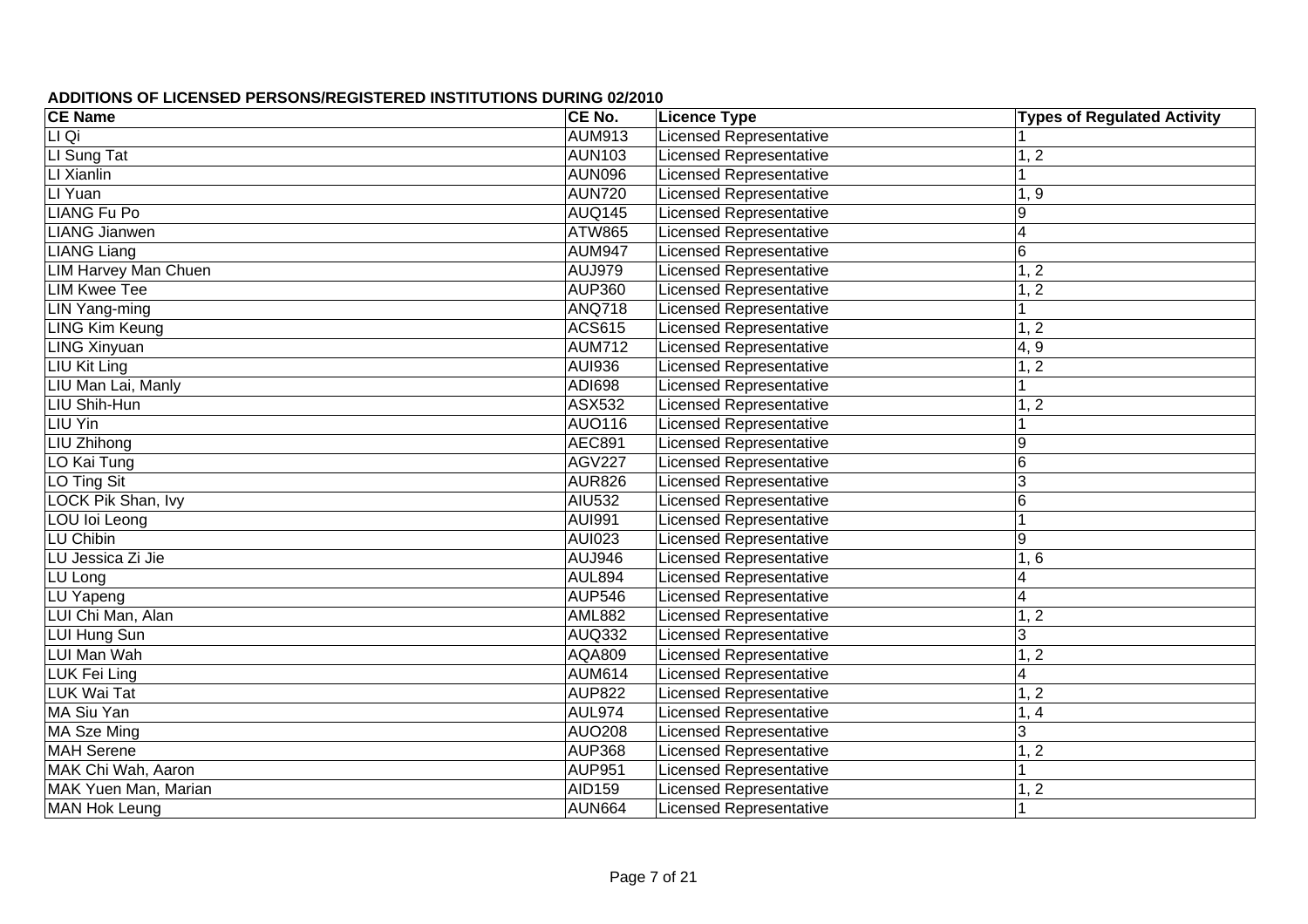| <b>CE Name</b>                         | CE No.        | <b>Licence Type</b>            | <b>Types of Regulated Activity</b> |
|----------------------------------------|---------------|--------------------------------|------------------------------------|
| MAQSOOD Omer                           | <b>AUQ290</b> | <b>Licensed Representative</b> | 1, 7                               |
| <b>MARTIN Hubert Charles</b>           | <b>AUM955</b> | <b>Licensed Representative</b> | $\overline{c}$                     |
| MAU Jason Ka Hang                      | <b>AUK137</b> | <b>Licensed Representative</b> | 1, 2                               |
| MC LAUGHLIN Timothy John               | <b>AUN327</b> | <b>Licensed Representative</b> |                                    |
| <b>MCALINDEN Barry</b>                 | APF630        | <b>Licensed Representative</b> | 1, 4                               |
| <b>MENG Jincong</b>                    | <b>AUN915</b> | <b>Licensed Representative</b> | 4, 9                               |
| <b>MENG Mingyi</b>                     | <b>AUJ849</b> | <b>Licensed Representative</b> | 1, 4, 6                            |
| <b>MENG Po</b>                         | <b>AUQ325</b> | <b>Licensed Representative</b> | 1, 6                               |
| <b>MENG Song</b>                       | <b>AUP792</b> | <b>Licensed Representative</b> | 1, 6                               |
| <b>MOK Hin Ting</b>                    | <b>AUJ961</b> | Licensed Representative        |                                    |
| <b>MU Er</b>                           | <b>ASL540</b> | <b>Licensed Representative</b> | 1, 4, 6                            |
| <b>MUIR Thibault Jean Paul</b>         | <b>AMR678</b> | <b>Licensed Representative</b> | 1, 2                               |
| <b>MUNDIGIAN Vatche Vartan</b>         | <b>AUP689</b> | <b>Licensed Representative</b> | 1, 7                               |
| NG Ching Man                           | <b>AUM833</b> | <b>Licensed Representative</b> | 1, 2                               |
| NG Chor Yam                            | <b>ASL429</b> | <b>Licensed Representative</b> |                                    |
| NG Chun Man                            | <b>AUM147</b> | <b>Licensed Representative</b> | $\overline{2}$                     |
| NG Hin Yeung                           | <b>AEY930</b> | Licensed Representative        |                                    |
| NG Ka Ying                             | <b>AFU399</b> | <b>Licensed Representative</b> |                                    |
| <b>NG Kit Mo</b>                       | ALY615        | Licensed Representative        |                                    |
| NG Kwan Shing                          | ALZ730        | <b>Licensed Representative</b> |                                    |
| NG Ming Hang                           | <b>AUQ159</b> | <b>Licensed Representative</b> | 4, 5, 9                            |
| NG Shun, Shara                         | <b>AUM730</b> | Licensed Representative        | 1, 4                               |
| NG Sui Wa, Alyssa                      | <b>AEE670</b> | <b>Licensed Representative</b> | 1, 4, 6                            |
| NG Ting Chi                            | <b>AUP953</b> | <b>Licensed Representative</b> |                                    |
| <b>NGA Shang Jie Dorcas</b>            | <b>AUM928</b> | <b>Licensed Representative</b> | 1, 2                               |
| <b>NGAI Ting Huen</b>                  | <b>ACI584</b> | <b>Licensed Representative</b> | 1, 2                               |
| <b>O'SHEA Matthew Paul</b>             | <b>AUL623</b> | <b>Licensed Representative</b> | 1, 7                               |
| OH Moon-Suk                            | <b>AUO123</b> | <b>Licensed Representative</b> | 1, 4                               |
| OR Chun Chung                          | <b>AUP536</b> | <b>Licensed Representative</b> | 4                                  |
| <b>PAN</b> Bingqing                    | <b>AUL784</b> | <b>Licensed Representative</b> | 4                                  |
| PANG See Kit, Alwyn                    | ACJ317        | <b>Licensed Representative</b> | 4                                  |
| PARK Sung Wan                          | <b>ADQ242</b> | <b>Licensed Representative</b> |                                    |
| PAROT Matthieu William Christian Henri | <b>AUM827</b> | <b>Licensed Representative</b> | 1, 2                               |
| <b>PELHAM Miles Christian</b>          | <b>APL696</b> | <b>Licensed Representative</b> | 1, 2                               |
| <b>PERRETT David Michael</b>           | <b>AFF191</b> | <b>Licensed Representative</b> | 1, 2                               |
| <b>PODDAR Prashant Kumar</b>           | AUN819        | <b>Licensed Representative</b> | 9                                  |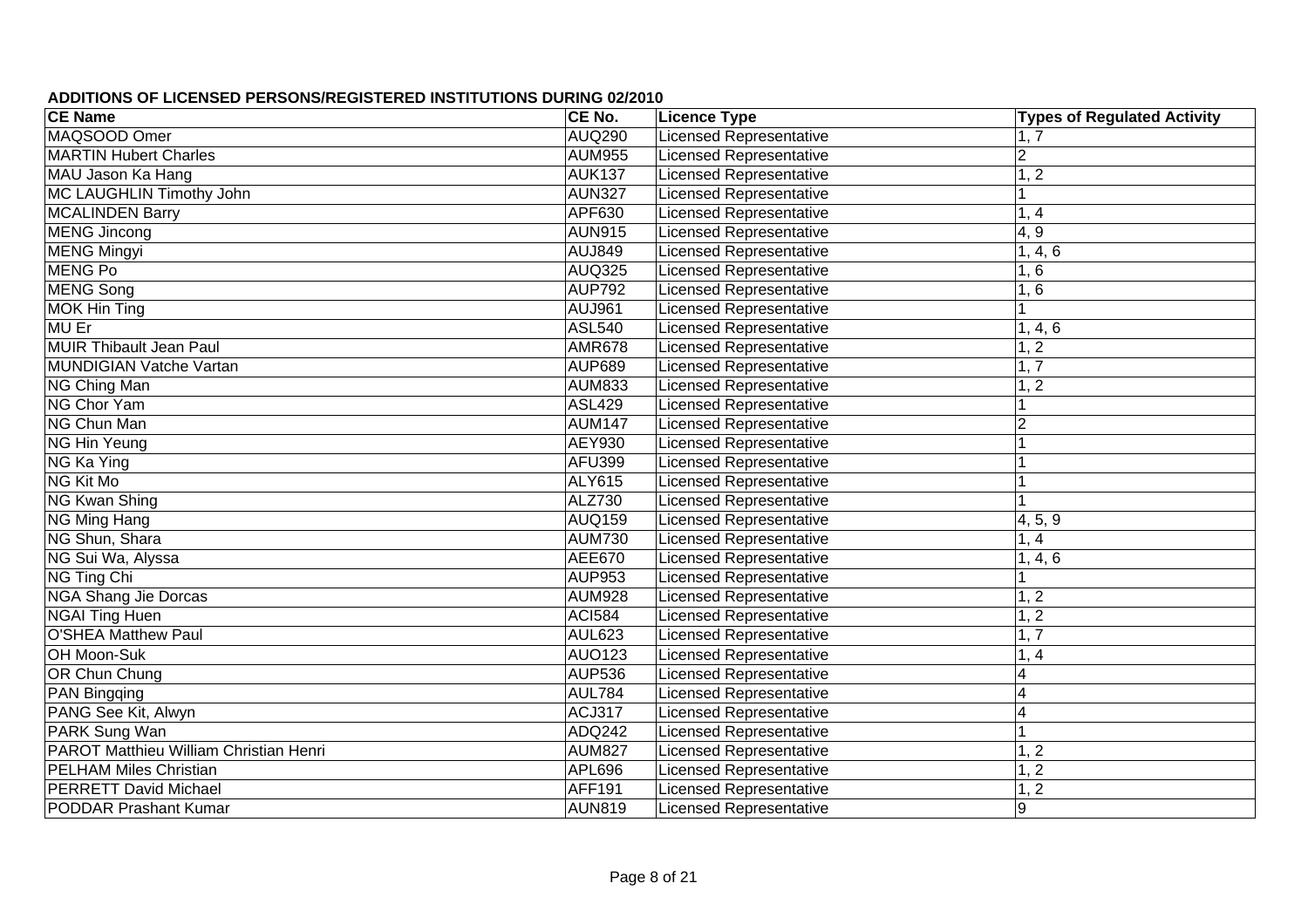| <b>CE Name</b>                     | CE No.        | <b>Licence Type</b>            | <b>Types of Regulated Activity</b> |
|------------------------------------|---------------|--------------------------------|------------------------------------|
| POON Chin Hung                     | ATB613        | <b>Licensed Representative</b> | 1, 4                               |
| POON Chun Hing                     | <b>ALZ479</b> | <b>Licensed Representative</b> |                                    |
| POON Tsz Yuen                      | <b>AUM378</b> | <b>Licensed Representative</b> | 1, 6                               |
| POON Wai Yip, Albert               | <b>AUQ296</b> | <b>Licensed Representative</b> | $\overline{6}$                     |
| <b>PRICE Thomas Martin</b>         | <b>AUN888</b> | <b>Licensed Representative</b> | $\overline{\mathbf{4}}$            |
| PRITCHARD Callum Gary              | AOD054        | <b>Licensed Representative</b> | $\mathbf 1$                        |
| <b>QIAN Junwei</b>                 | <b>AUJ847</b> | <b>Licensed Representative</b> | 1, 4, 6                            |
| QIU Ling                           | <b>AQH577</b> | <b>Licensed Representative</b> | 9                                  |
| RAUTUREAU Jean-claude Michel       | <b>ASL076</b> | <b>Licensed Representative</b> | $\overline{1}$                     |
| <b>REN Jia</b>                     | <b>ASF520</b> | <b>Licensed Representative</b> | 1, 6                               |
| <b>ROBERTS Matthew Vaughan</b>     | AUJ980        | <b>Licensed Representative</b> | 1, 2, 7                            |
| <b>RUAN Wei</b>                    | <b>AUP541</b> | <b>Licensed Representative</b> | 4                                  |
| SADHWANI Rashmi Ramesh             | <b>AUM930</b> | <b>Licensed Representative</b> | 1, 2                               |
| <b>SARGEANT Ronald Thomas</b>      | ALZ314        | <b>Licensed Representative</b> |                                    |
| <b>SEARSON Sarah Margaret</b>      | <b>AUM920</b> | Licensed Representative        |                                    |
| SEE Ching, Jennifer                | AEQ054        | Licensed Representative        |                                    |
| SEET Eng Khan                      | <b>AUN897</b> | <b>Licensed Representative</b> | 4                                  |
| <b>SHANG Xiaoting</b>              | <b>AUL942</b> | <b>Licensed Representative</b> | 1                                  |
| <b>SHEPHERD Daniel Themis</b>      | <b>ADX267</b> | <b>Licensed Representative</b> | 2, 5                               |
| SHIM Chi Wing                      | AUQ930        | <b>Licensed Representative</b> | 1, 2                               |
| <b>SHIMADA Shunsuke</b>            | <b>AUH908</b> | <b>Licensed Representative</b> | 1, 4                               |
| SHIU King On                       | <b>AUM146</b> | <b>Licensed Representative</b> | $\overline{4}$                     |
| SIEW Chen Yei                      | <b>AUL981</b> | <b>Licensed Representative</b> | 1, 4, 6                            |
| <b>SINGH Aditya</b>                | <b>AUP889</b> | <b>Licensed Representative</b> | 1, 2, 4, 5                         |
| SIT Kin Ho                         | <b>AUN899</b> | <b>Licensed Representative</b> |                                    |
| SIU Shui Lin                       | <b>AUM189</b> | <b>Licensed Representative</b> | 1, 9                               |
| SO Ho Kei, Vicky                   | <b>AUN873</b> | <b>Licensed Representative</b> | 1, 4                               |
| <b>SONNENBERG Nicholas Matthew</b> | <b>AUI264</b> | <b>Licensed Representative</b> | 1, 2                               |
| <b>STAMBULICH Aaron John</b>       | <b>AUQ301</b> | <b>Licensed Representative</b> | 1                                  |
| SUNG Siu Hang, Sennen              | <b>AOR113</b> | <b>Licensed Representative</b> | 1, 2                               |
| <b>TADELIS Jamie Hal</b>           | ASO236        | <b>Licensed Representative</b> |                                    |
| <b>TAI Ching</b>                   | <b>AUK182</b> | <b>Licensed Representative</b> | $\overline{4}$                     |
| TAI Seung Chung                    | <b>AUM208</b> | <b>Licensed Representative</b> | 1, 2                               |
| TAI Sheung Lam                     | <b>AUN904</b> | <b>Licensed Representative</b> | 1, 2                               |
| <b>TAM Chun Leung</b>              | <b>AUP883</b> | <b>Licensed Representative</b> | 1, 2                               |
| <b>TAM Hing Man</b>                | AUL943        | <b>Licensed Representative</b> | 1                                  |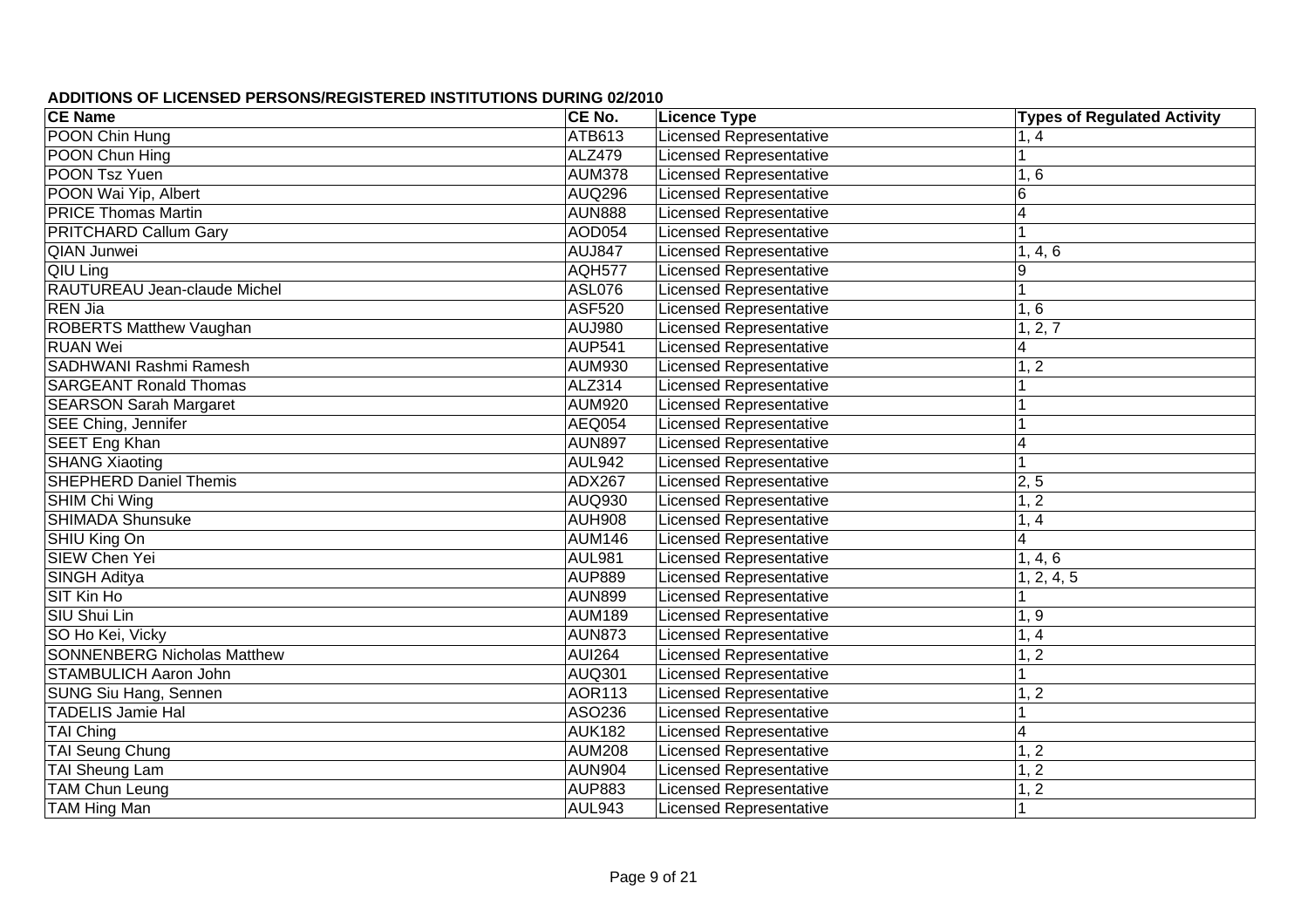| <b>CE Name</b>                    | CE No.        | <b>Licence Type</b>            | <b>Types of Regulated Activity</b> |
|-----------------------------------|---------------|--------------------------------|------------------------------------|
| <b>TAM Lai Chung</b>              | <b>AUM932</b> | <b>Licensed Representative</b> | 1, 9                               |
| <b>TAN Teng Yee</b>               | <b>AUN079</b> | <b>Licensed Representative</b> | $\overline{\mathbf{4}}$            |
| <b>TAN Tze Huay</b>               | <b>AUL628</b> | <b>Licensed Representative</b> |                                    |
| <b>TANG Stephen Man Yiu</b>       | <b>AUN660</b> | <b>Licensed Representative</b> | 1, 6                               |
| <b>TANG Ye</b>                    | <b>ANQ032</b> | <b>Licensed Representative</b> | $1,\overline{6}$                   |
| <b>TEO Kwee Theng</b>             | <b>AUM015</b> | <b>Licensed Representative</b> |                                    |
| <b>TO Hang Ming</b>               | <b>ADK169</b> | <b>Licensed Representative</b> | $\overline{2}$                     |
| TO Wing Fai, Raymond              | <b>AIF602</b> | <b>Licensed Representative</b> | 1                                  |
| <b>TONG Tsz Ying</b>              | <b>AUP534</b> | <b>Licensed Representative</b> | $\overline{\mathbf{4}}$            |
| <b>TSAI Meng-chen</b>             | <b>AUM660</b> | <b>Licensed Representative</b> | $\overline{1}$                     |
| <b>TSANG Heng Cheong</b>          | <b>AUP884</b> | <b>Licensed Representative</b> | 1, 2                               |
| <b>TSE Ka Man</b>                 | <b>AUM718</b> | <b>Licensed Representative</b> | 1, 4                               |
| <b>TSE Si Wai</b>                 | <b>AUP890</b> | <b>Licensed Representative</b> | 1, 2                               |
| TSO Ka Sing                       | <b>AUR286</b> | <b>Licensed Representative</b> | 1, 2                               |
| <b>TUNG Chai Chor</b>             | AUL634        | <b>Licensed Representative</b> |                                    |
| <b>VERMA Shirish Ramesh</b>       | <b>AUL983</b> | <b>Licensed Representative</b> | 1, 4, 6                            |
| <b>WADHERA Karan Dharam</b>       | <b>ANH727</b> | <b>Licensed Representative</b> | 1, 2                               |
| <b>WAN Ching Pong</b>             | APP030        | Licensed Representative        |                                    |
| <b>WANG Benjamin</b>              | <b>AUP570</b> | <b>Licensed Representative</b> | 4                                  |
| <b>WANG Bo</b>                    | <b>AUJ114</b> | Licensed Representative        | 4, 9                               |
| WANG Kankan                       | <b>AUP532</b> | <b>Licensed Representative</b> | 4                                  |
| <b>WANG Qian</b>                  | <b>AUN076</b> | <b>Licensed Representative</b> | 1, 2                               |
| <b>WIDDICOMBE Daniel</b>          | <b>AAY700</b> | <b>Licensed Representative</b> |                                    |
| <b>WISWELL William Fitzgerald</b> | <b>AUK115</b> | <b>Licensed Representative</b> |                                    |
| WONG Chi Ho                       | <b>ANZ779</b> | <b>Licensed Representative</b> | 1, 4                               |
| WONG Chi Lok, Eric                | <b>AUJ960</b> | <b>Licensed Representative</b> |                                    |
| <b>WONG Chun Wah</b>              | <b>AUP359</b> | <b>Licensed Representative</b> | 1, 4, 9                            |
| <b>WONG Hiu Sing</b>              | <b>AUJ155</b> | <b>Licensed Representative</b> |                                    |
| <b>WONG Kah Kiat Roy</b>          | <b>AUM481</b> | <b>Licensed Representative</b> |                                    |
| <b>WONG Man Fai</b>               | <b>AUN668</b> | <b>Licensed Representative</b> |                                    |
| <b>WONG Shih Wei</b>              | <b>ANQ621</b> | <b>Licensed Representative</b> | 1, 2                               |
| <b>WONG Shirley Yee Men</b>       | <b>AUM931</b> | <b>Licensed Representative</b> | 1, 2                               |
| <b>WONG Sze Chai</b>              | <b>AUQ666</b> | <b>Licensed Representative</b> | $\overline{1}$                     |
| WONG Wai Ho                       | <b>AUQ931</b> | <b>Licensed Representative</b> | 1, 2                               |
| <b>WONG Wing Yin</b>              | <b>AUM442</b> | <b>Licensed Representative</b> | $\overline{1}$                     |
| <b>WONG Yin Chun</b>              | <b>AUM624</b> | <b>Licensed Representative</b> | $\overline{4}$                     |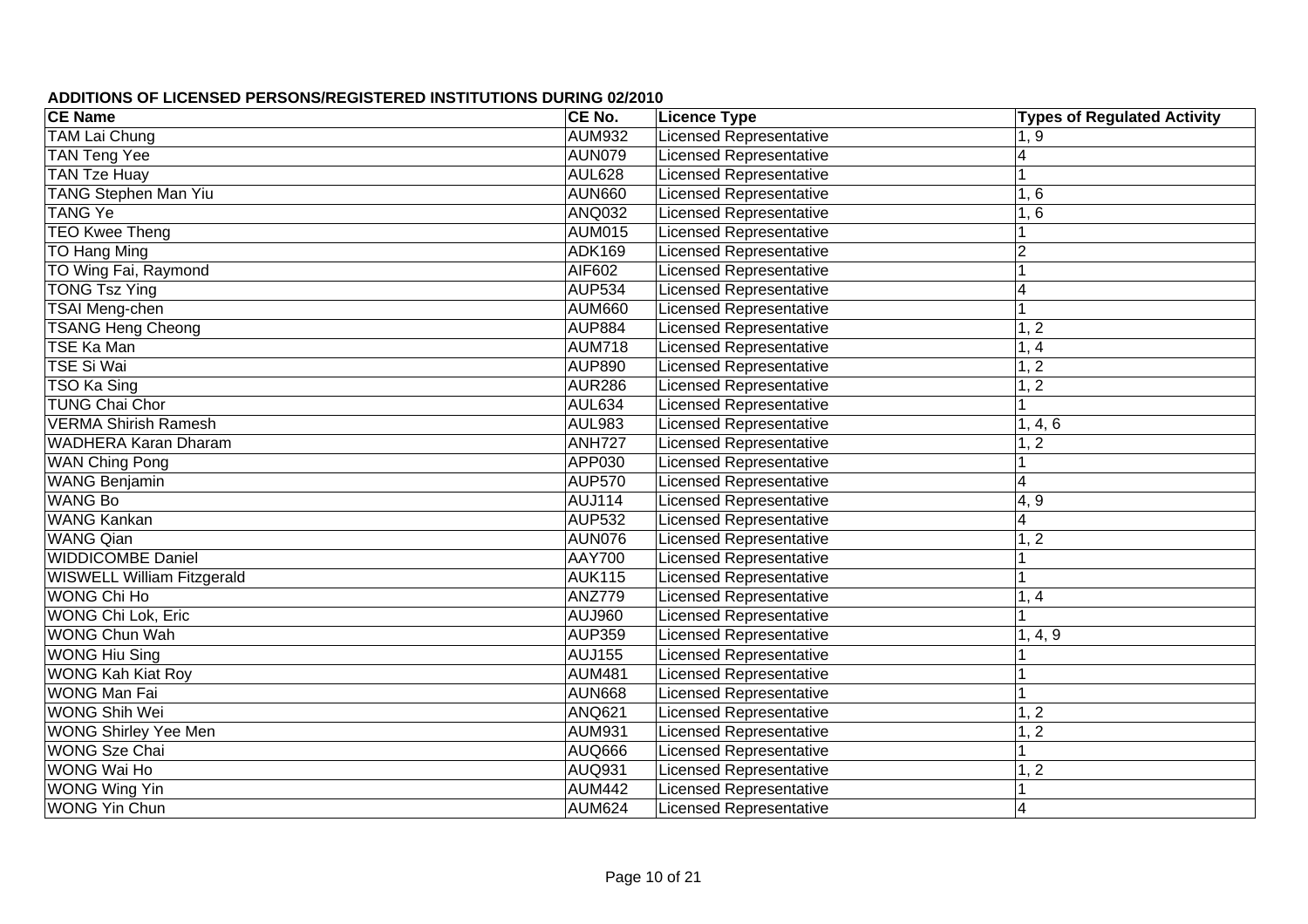| <b>CE Name</b>                  | CE No.        | <b>Licence Type</b>                           | <b>Types of Regulated Activity</b> |
|---------------------------------|---------------|-----------------------------------------------|------------------------------------|
| <b>WONG Yiu Kui</b>             | <b>AUJ952</b> | <b>Licensed Representative</b>                | 1, 2                               |
| <b>WOO</b> Diana                | <b>APC367</b> | <b>Licensed Representative</b>                | 1, 4                               |
| <b>WOO Sum Ling</b>             | <b>ALQ474</b> | <b>Licensed Representative</b>                | 1, 2                               |
| WOO Ying, Elaine                | AFT765        | <b>Licensed Representative</b>                | 1, 2                               |
| WOOD Hugo Henry                 | <b>AUI775</b> | <b>Licensed Representative</b>                | 2, 7                               |
| <b>WOODS John Joseph</b>        | <b>AUN839</b> | <b>Licensed Representative</b>                | $\overline{4}$                     |
| <b>XIAN Yi</b>                  | <b>AUM360</b> | <b>Licensed Representative</b>                | 1, 4, 6                            |
| YAM Ying                        | <b>ARK577</b> | <b>Licensed Representative</b>                | $\overline{2}$<br>1,               |
| YAN Sin Hang                    | <b>AUL971</b> | <b>Licensed Representative</b>                | 6                                  |
| YAN Siu Kim                     | <b>ALQ128</b> | <b>Licensed Representative</b>                |                                    |
| <b>YAU Yuk Kuen</b>             | <b>AUM480</b> | <b>Licensed Representative</b>                |                                    |
| <b>YE Xiao</b>                  | <b>AUM476</b> | <b>Licensed Representative</b>                | 1, 6                               |
| <b>YEE Suk Ping</b>             | <b>AUN579</b> | <b>Licensed Representative</b>                | 1, 2                               |
| YEUNG Hiu Chit                  | <b>AML649</b> | <b>Licensed Representative</b>                | 9                                  |
| YEUNG Wing Yi                   | <b>AUM518</b> | <b>Licensed Representative</b>                |                                    |
| YI Choonshik                    | <b>AUM311</b> | <b>Licensed Representative</b>                | 4, 9                               |
| YIP Man Wai                     | <b>AUM750</b> | <b>Licensed Representative</b>                |                                    |
| <b>YU Amy Hangshin</b>          | AUJ850        | <b>Licensed Representative</b>                | 1, 2                               |
| <b>YU Baijing</b>               | <b>AUL598</b> | <b>Licensed Representative</b>                | 1, 4, 6                            |
| YUE Haw Ran David               | <b>AUI184</b> | <b>Licensed Representative</b>                |                                    |
| YUEN Chi Kwong                  | <b>ART642</b> | <b>Licensed Representative</b>                |                                    |
| <b>YUEN Queenie Miu Ling</b>    | <b>AUN328</b> | <b>Licensed Representative</b>                | 1, 2                               |
| YUEN Tak Wai, Alexander         | <b>ASP425</b> | <b>Licensed Representative</b>                | $\overline{\mathbf{4}}$            |
| <b>YUEN Wai Kin</b>             | <b>AUL965</b> | <b>Licensed Representative</b>                | 1, 2                               |
| YUNG Munh A, Flora              | AGO950        | <b>Licensed Representative</b>                |                                    |
| <b>ZENG Keke</b>                | ARJ832        | <b>Licensed Representative</b>                | 1, 4, 6                            |
| <b>ZHANG Juying Jerry</b>       | <b>AFA127</b> | <b>Licensed Representative</b>                | 1, 4, 6                            |
| <b>ZHANG Wei</b>                | <b>APK769</b> | <b>Licensed Representative</b>                | 1, 6                               |
| <b>ZHANG Ying</b>               | <b>AUM577</b> | <b>Licensed Representative</b>                | 1, 2                               |
| <b>ZHAO Tian</b>                | <b>ANR067</b> | <b>Licensed Representative</b>                | 1, 6                               |
| <b>ZHENG Shuzhao</b>            | <b>AUM151</b> | <b>Licensed Representative</b>                | 4                                  |
| <b>ZHENG Wen</b>                | <b>AUH934</b> | <b>Licensed Representative</b>                | 1, 2                               |
| <b>ZHU Xuhua</b>                | <b>AUK284</b> | <b>Licensed Representative</b>                |                                    |
| <b>ZLOT Andrew Edward</b>       | <b>AHK662</b> | <b>Licensed Representative</b>                | 9                                  |
| <b>ZONENSHINE Moshe Mark</b>    | <b>AUP714</b> | <b>Licensed Representative</b>                | $9\,$                              |
| <b>AARONS Christopher James</b> | AUJ530        | Licensed Representative - Responsible Officer | 9                                  |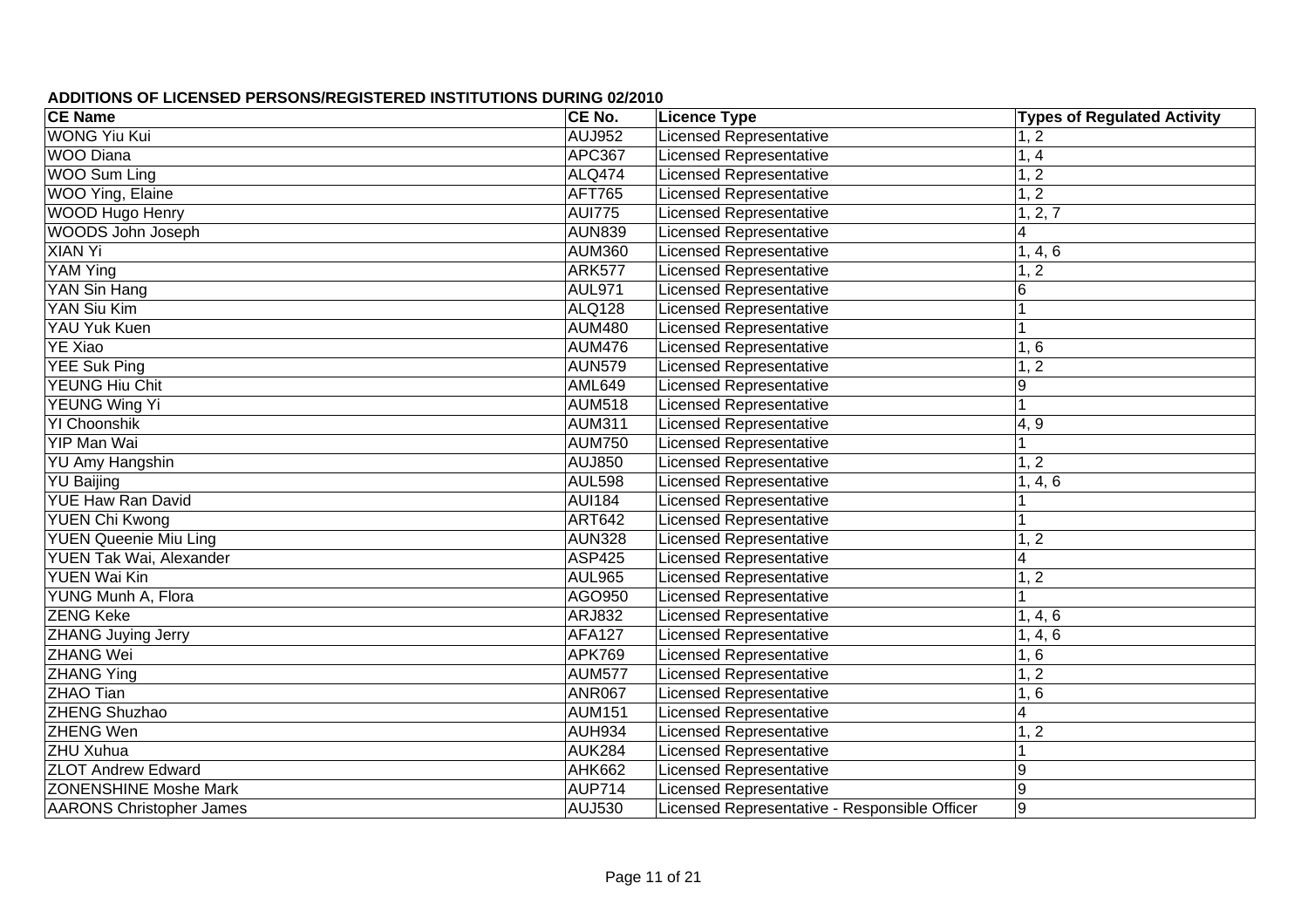| <b>CE Name</b>                             | CE No.        | <b>Licence Type</b>                           | <b>Types of Regulated Activity</b> |
|--------------------------------------------|---------------|-----------------------------------------------|------------------------------------|
| <b>BERNSTEIN Steven A</b>                  | <b>AUQ299</b> | Licensed Representative - Responsible Officer | 1, 6                               |
| <b>BHATIA Chetan</b>                       | <b>AUG618</b> | Licensed Representative - Responsible Officer | $6\phantom{1}$                     |
| <b>BLANK Alexander</b>                     | <b>AUN107</b> | Licensed Representative - Responsible Officer | $\overline{4}$                     |
| <b>CHAN Kevin Evelyn</b>                   | <b>AHA565</b> | Licensed Representative - Responsible Officer | $9\,$                              |
| CHANG Koon Chung, Joseph                   | <b>AHV465</b> | Licensed Representative - Responsible Officer | $\overline{4}$                     |
| CHANG Yung Kang, Peter                     | <b>AGU143</b> | Licensed Representative - Responsible Officer | $9\,$                              |
| <b>CHENG Jason Aun Minn</b>                | <b>AQL466</b> | Licensed Representative - Responsible Officer | $\overline{4}$                     |
| <b>CHUN Jwa Yul</b>                        | <b>AUG128</b> | Licensed Representative - Responsible Officer | 1, 4                               |
| <b>COOK III Thomas Crawford</b>            | <b>ASI335</b> | Licensed Representative - Responsible Officer |                                    |
| <b>EDWARDS Alexander Tristan</b>           | <b>AUJ531</b> | Licensed Representative - Responsible Officer | 9                                  |
| <b>GAO Sheldon</b>                         | AUJ097        | Licensed Representative - Responsible Officer | 4, 9                               |
| <b>GONG Lixun</b>                          | <b>AKX873</b> | Licensed Representative - Responsible Officer | $\overline{4}$                     |
| <b>HAN Xianwang</b>                        | <b>AUJ099</b> | Licensed Representative - Responsible Officer | 4, 9                               |
| <b>HAO Wei Chieh</b>                       | <b>ALG480</b> | Licensed Representative - Responsible Officer | 9                                  |
| <b>HASAN Ramiz</b>                         | ATO445        | Licensed Representative - Responsible Officer | 4, 9                               |
| <b>HEJE Gregard Knutson</b>                | <b>AUH701</b> | Licensed Representative - Responsible Officer | 1, 4                               |
| <b>HEPP Stefan Wolfgang Otto</b>           | <b>AUN108</b> | Licensed Representative - Responsible Officer | $\overline{4}$                     |
| <b>HOLMES Charles Broadfoot</b>            | <b>AUG616</b> | Licensed Representative - Responsible Officer |                                    |
| <b>LAFLAMME Mark Thomas</b>                | AUH694        | Licensed Representative - Responsible Officer | 1, 4                               |
| <b>LAM Frank Pun Yuen</b>                  | <b>AFU929</b> | Licensed Representative - Responsible Officer | 4,6                                |
| LAU Matthew Kai Cheong                     | AIR626        | Licensed Representative - Responsible Officer | 9                                  |
| <b>LEONI Jean Pierre</b>                   | <b>AST291</b> | Licensed Representative - Responsible Officer | 1, 4, 5, 9                         |
| LI Kai                                     | ASF502        | Licensed Representative - Responsible Officer | 4, 9                               |
| LIU Gar Lon                                | ATJ435        | Licensed Representative - Responsible Officer | $\overline{\mathbf{4}}$            |
| LO Xu Yu, Felix                            | <b>AUI262</b> | Licensed Representative - Responsible Officer | 4, 9                               |
| <b>MINESUK Thanachai</b>                   | <b>AUI263</b> | Licensed Representative - Responsible Officer | 4, 9                               |
| NG Chi Fai                                 | <b>ACR411</b> | Licensed Representative - Responsible Officer | $\,6$                              |
| NG Hoi Kit, Michael                        | ATY490        | Licensed Representative - Responsible Officer | $\overline{4}$                     |
| <b>O'DWYER Catherine Deirdre</b>           | AUH638        | Licensed Representative - Responsible Officer | 1, 4                               |
| <b>OVERLANDER Michael</b>                  | <b>AQE853</b> | Licensed Representative - Responsible Officer | $\overline{2}$                     |
| <b>SULGER Derek Nelsen</b>                 | ATY489        | Licensed Representative - Responsible Officer | $\overline{4}$                     |
| <b>SULGER LEUNG Michelle Anne Quan Yue</b> | <b>ADW966</b> | Licensed Representative - Responsible Officer | $\overline{4}$                     |
| <b>TOWFIGHI Ali Reza</b>                   | <b>AOV143</b> | Licensed Representative - Responsible Officer | 1, 4                               |
| <b>WONG Foelan</b>                         | ADQ592        | Licensed Representative - Responsible Officer | 4, 9                               |
| <b>WONG Timothy</b>                        | <b>AUG576</b> | Licensed Representative - Responsible Officer | $\overline{1}$ , 2, 3              |
| YOON Sung Jin                              | <b>AUN972</b> | Licensed Representative - Responsible Officer | 1, 4, 6                            |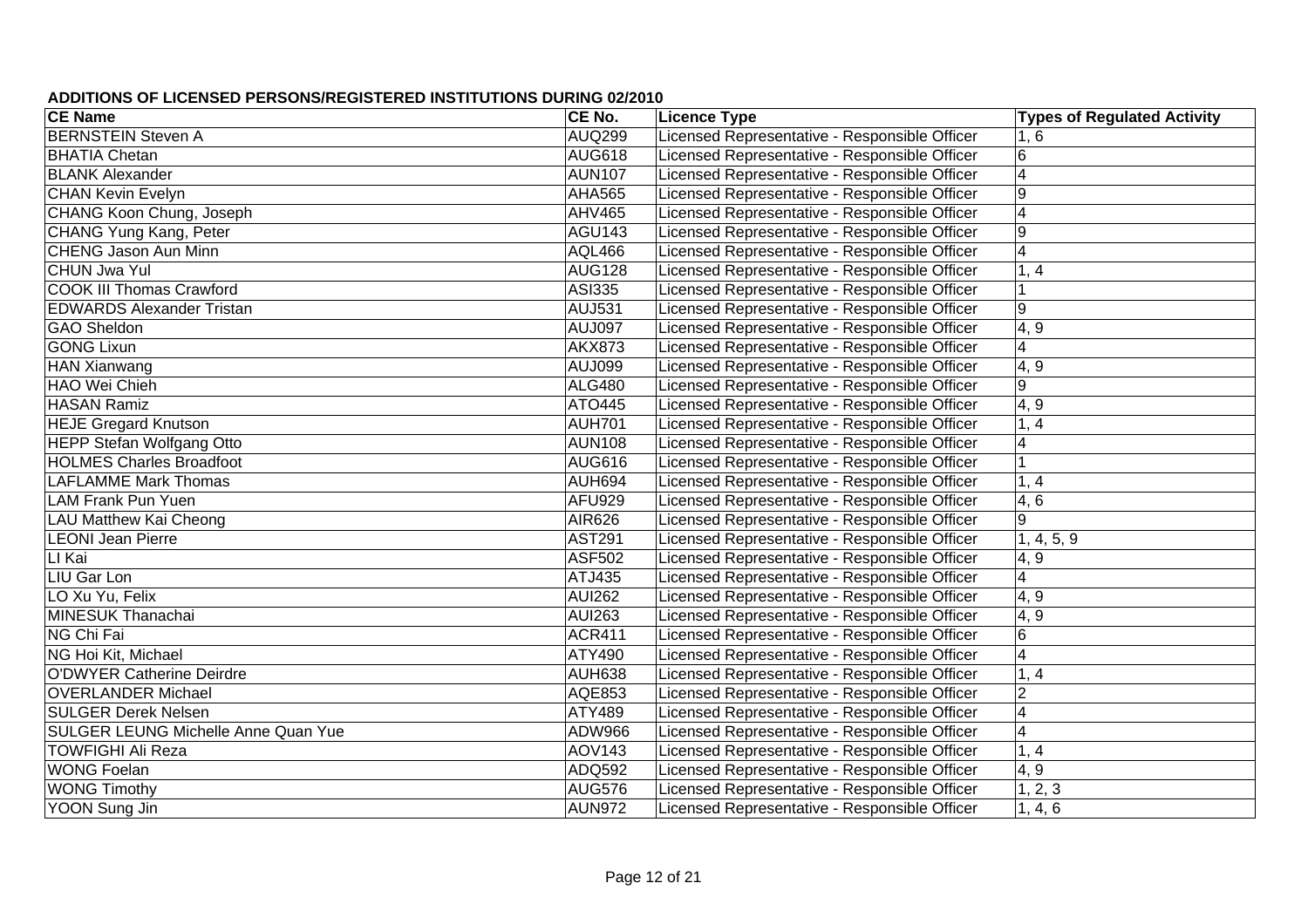| <b>CE Name</b>                    | CE No.        | <b>Licence Type</b>                           | <b>Types of Regulated Activity</b> |
|-----------------------------------|---------------|-----------------------------------------------|------------------------------------|
| -- Lakshmi Kailas                 | <b>AUR846</b> | Licensed Representative (Provisional Licence) | 1, 6                               |
| <b>AGARWAL Yash</b>               | <b>AUN893</b> | Licensed Representative (Provisional Licence) | 1, 2                               |
| <b>AHN Chae Young</b>             | <b>AUS848</b> | Licensed Representative (Provisional Licence) | 1, 2                               |
| AHN Seong Soo                     | <b>AUQ481</b> | Licensed Representative (Provisional Licence) | $\overline{4}$                     |
| <b>ANDREW Timothy William</b>     | ACQ044        | Licensed Representative (Provisional Licence) | 1, 4                               |
| <b>AU Kin Fai</b>                 | <b>AUT369</b> | Licensed Representative (Provisional Licence) | 1, 2                               |
| <b>BADENHOP Henning</b>           | <b>AUR975</b> | Licensed Representative (Provisional Licence) | 4, 9                               |
| <b>BAI Xiao</b>                   | AUQ996        | Licensed Representative (Provisional Licence) | 1, 6                               |
| <b>BAILDON Ross Francis</b>       | <b>AUT133</b> | Licensed Representative (Provisional Licence) | 1, 4, 6                            |
| <b>BARKER Catherine Yung-wen</b>  | <b>AUR978</b> | Licensed Representative (Provisional Licence) | 1, 4, 9                            |
| <b>BENOMAR Youssef</b>            | <b>AUR589</b> | Licensed Representative (Provisional Licence) | 1, 4                               |
| <b>BOJARSKI</b> Justin Curtis     | <b>AUT131</b> | Licensed Representative (Provisional Licence) | 1, 2, 7                            |
| <b>BOLTON Anthony John</b>        | AAV490        | Licensed Representative (Provisional Licence) | 4, 9                               |
| <b>BRAMAH Callum</b>              | <b>AUR637</b> | Licensed Representative (Provisional Licence) | $\overline{4}$                     |
| <b>BRIDGEWATER George Spencer</b> | <b>AUS002</b> | Licensed Representative (Provisional Licence) | 1, 2, 7                            |
| <b>CHAKHTOURA Andree</b>          | <b>AUS130</b> | Licensed Representative (Provisional Licence) | 1, 4, 6                            |
| CHAN Fu Wah, Anthony              | <b>AKP780</b> | Licensed Representative (Provisional Licence) | 1, 2                               |
| <b>CHAN Kin Man</b>               | AUQ963        | Licensed Representative (Provisional Licence) | 1, 3                               |
| CHAN Kwan Yiu, Nelson             | <b>AUS154</b> | Licensed Representative (Provisional Licence) | 1, 2                               |
| <b>CHAN Lok Fung</b>              | <b>AUR102</b> | Licensed Representative (Provisional Licence) | 1, 2                               |
| <b>CHAN Tat Shing</b>             | <b>AUS311</b> | Licensed Representative (Provisional Licence) | 1, 4                               |
| <b>CHAN Tin Wai</b>               | <b>AUR573</b> | Licensed Representative (Provisional Licence) | 1                                  |
| CHAN Tsz Pan, Henry               | <b>AUT165</b> | Licensed Representative (Provisional Licence) | 1, 2                               |
| <b>CHAN Yat Fung</b>              | <b>AUS131</b> | Licensed Representative (Provisional Licence) | 1, 2                               |
| CHANG Charlene-Jayne Wei-Ying     | <b>AUQ670</b> | Licensed Representative (Provisional Licence) | 1, 6                               |
| <b>CHANG Feng</b>                 | <b>AUQ474</b> | Licensed Representative (Provisional Licence) | 1, 2, 7                            |
| <b>CHANG Hui Miao</b>             | <b>AUP393</b> | Licensed Representative (Provisional Licence) |                                    |
| <b>CHAPMAN Patrick Dylan</b>      | AUR996        | Licensed Representative (Provisional Licence) | 1, 2, 7                            |
| <b>CHAU Hubert</b>                | AUS198        | Licensed Representative (Provisional Licence) |                                    |
| <b>CHAUDHRY Wahid</b>             | <b>AUS834</b> | Licensed Representative (Provisional Licence) | 1, 2                               |
| CHEN Zi Yun, Charlotte            | <b>AQA158</b> | Licensed Representative (Provisional Licence) |                                    |
| <b>CHEN Zibo</b>                  | <b>AUR285</b> | Licensed Representative (Provisional Licence) | $\overline{4}$                     |
| <b>CHENG Adrian Chun Ying</b>     | <b>AUS087</b> | Licensed Representative (Provisional Licence) | 1, 6                               |
| <b>CHENG Bowei</b>                | AUQ984        | Licensed Representative (Provisional Licence) | 1, 4                               |
| <b>CHENG Kim Wa</b>               | <b>AGE884</b> | Licensed Representative (Provisional Licence) | 1, 4, 9                            |
| CHEUNG Hoi Yip, Herbert           | AUT506        | Licensed Representative (Provisional Licence) |                                    |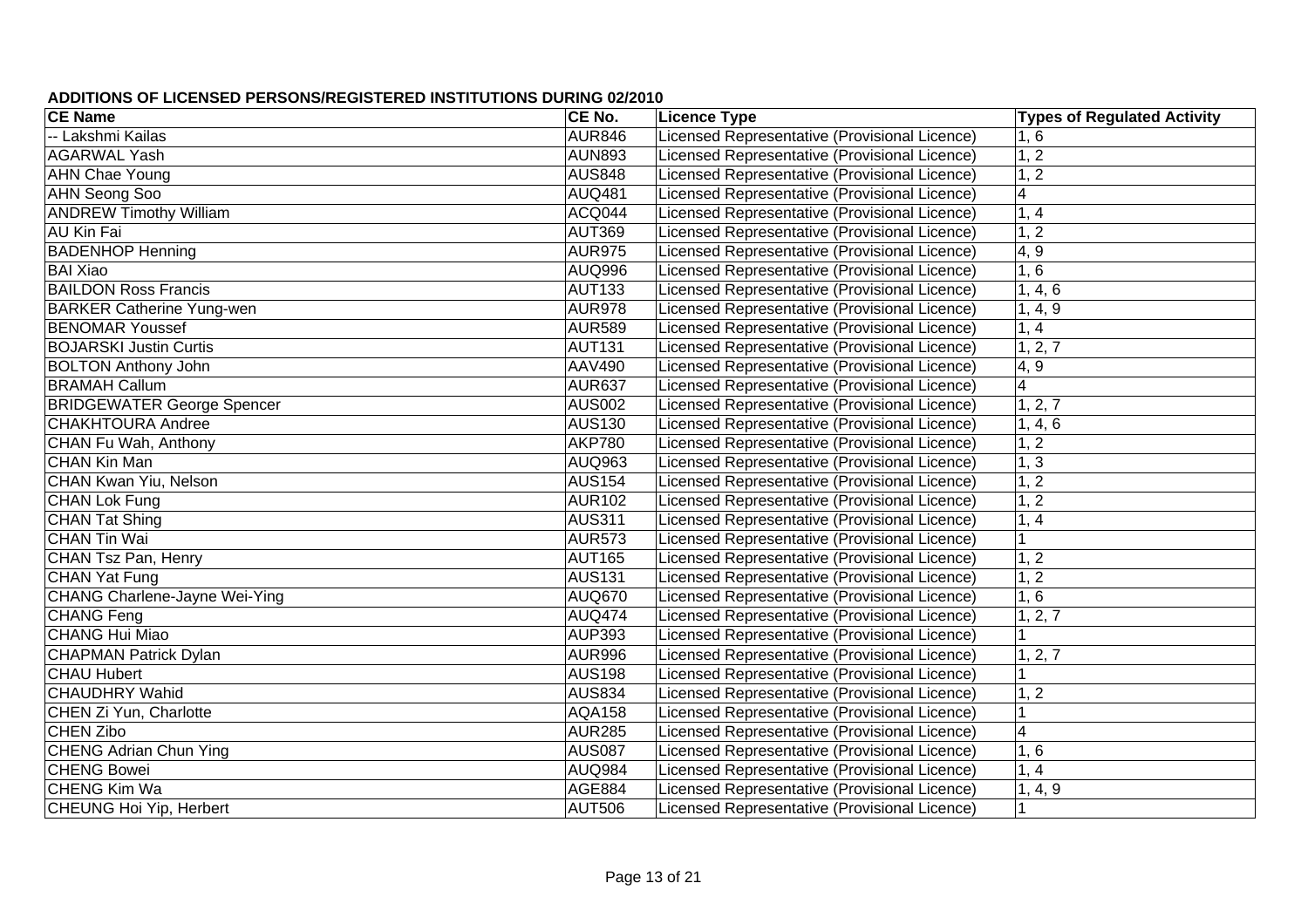| <b>CE Name</b>                       | CE No.        | <b>Licence Type</b>                           | <b>Types of Regulated Activity</b> |
|--------------------------------------|---------------|-----------------------------------------------|------------------------------------|
| <b>CHEUNG Huai Yun, Candy</b>        | <b>AUS580</b> | Licensed Representative (Provisional Licence) |                                    |
| <b>CHEUNG Kam Wing</b>               | <b>AUU995</b> | Licensed Representative (Provisional Licence) | $\mathbf{1}$                       |
| CHEUNG Kin Keung, Jocelyn            | ADI990        | Licensed Representative (Provisional Licence) | 1, 2                               |
| <b>CHEUNG Tsz Kit</b>                | <b>AIX574</b> | Licensed Representative (Provisional Licence) | $\overline{\mathbf{4}}$            |
| <b>CHEUNG Tsz Wai</b>                | <b>AUT495</b> | Licensed Representative (Provisional Licence) |                                    |
| <b>CHEUNG Wang</b>                   | <b>AMF506</b> | Licensed Representative (Provisional Licence) |                                    |
| <b>CHIAO Hsuan Shih</b>              | <b>AUQ667</b> | Licensed Representative (Provisional Licence) | 1, 4, 6                            |
| CHIN Chung Hing                      | <b>AUR132</b> | Licensed Representative (Provisional Licence) |                                    |
| CHIN Ke-vin                          | APL191        | Licensed Representative (Provisional Licence) |                                    |
| <b>CHIN Szu Yi</b>                   | <b>ASE564</b> | Licensed Representative (Provisional Licence) | 4, 9                               |
| CHOI Chi Ho                          | <b>AUS180</b> | Licensed Representative (Provisional Licence) | 1, 2                               |
| <b>CHOI Heung Shing Frederick</b>    | <b>AUR572</b> | Licensed Representative (Provisional Licence) | 1, 2                               |
| <b>CHONG Ting Piu</b>                | <b>AUO117</b> | Licensed Representative (Provisional Licence) |                                    |
| <b>CHOW Wai Ping</b>                 | <b>AUU996</b> | Licensed Representative (Provisional Licence) |                                    |
| <b>CHOW Wai Yee</b>                  | <b>AUQ748</b> | Licensed Representative (Provisional Licence) |                                    |
| <b>CHUANG Yu</b>                     | <b>AUT128</b> | Licensed Representative (Provisional Licence) | $\overline{4}$                     |
| <b>CHUI Henry Kar-Kea</b>            | AQI323        | Licensed Representative (Provisional Licence) |                                    |
| <b>CHUNG Hon Kee</b>                 | <b>AEP533</b> | Licensed Representative (Provisional Licence) |                                    |
| CHYE Nyit Shin                       | <b>AUS310</b> | Licensed Representative (Provisional Licence) |                                    |
| <b>COHEN Ylan Joseph Steven</b>      | ATV805        | Licensed Representative (Provisional Licence) | 1, 4                               |
| <b>CONNOLLY CARBO Trevor James</b>   | <b>AUT134</b> | Licensed Representative (Provisional Licence) | 9                                  |
| <b>COOK James Gerard</b>             | <b>AUQ934</b> | Licensed Representative (Provisional Licence) | $\overline{1}$                     |
| <b>COWPERTHWAITE Adam Aaron</b>      | AIB753        | Licensed Representative (Provisional Licence) | 1, 2                               |
| CUI Can                              | <b>AUQ924</b> | Licensed Representative (Provisional Licence) | 1, 9                               |
| <b>CUNIN Laurent, Jacques</b>        | <b>AUU917</b> | Licensed Representative (Provisional Licence) | 1, 2                               |
| DAURES Christophe, Pascal            | <b>AUQ925</b> | Licensed Representative (Provisional Licence) | 1, 2                               |
| <b>DEO Stephane Alfred</b>           | <b>AUQ990</b> | Licensed Representative (Provisional Licence) | $\overline{4}$                     |
| <b>DEVEREUX WONG Virginia</b>        | AAJ666        | Licensed Representative (Provisional Licence) | 1, 9                               |
| DR. SCHMITZ-MORKRAMER Patrick Walter | <b>AUV004</b> | Licensed Representative (Provisional Licence) | 1, 4, 6                            |
| <b>DRAYTON lain Nicholas</b>         | <b>AUS877</b> | Licensed Representative (Provisional Licence) | 1, 6                               |
| <b>EL HICHERI Fayez</b>              | <b>ANH083</b> | Licensed Representative (Provisional Licence) |                                    |
| <b>FAN Liwei</b>                     | <b>AUS995</b> | Licensed Representative (Provisional Licence) | 1, 4                               |
| <b>FAN Wenchao</b>                   | <b>AUQ956</b> | Licensed Representative (Provisional Licence) | 1, 2, 4, 5                         |
| <b>FERREIRA Michael John</b>         | <b>AUP419</b> | Licensed Representative (Provisional Licence) | 1, 2                               |
| <b>FLAMAND Philippe Francois</b>     | <b>AUS996</b> | Licensed Representative (Provisional Licence) | 1, 2                               |
| FONG Joseph J                        | AUQ951        | Licensed Representative (Provisional Licence) | $\overline{\mathbf{4}}$            |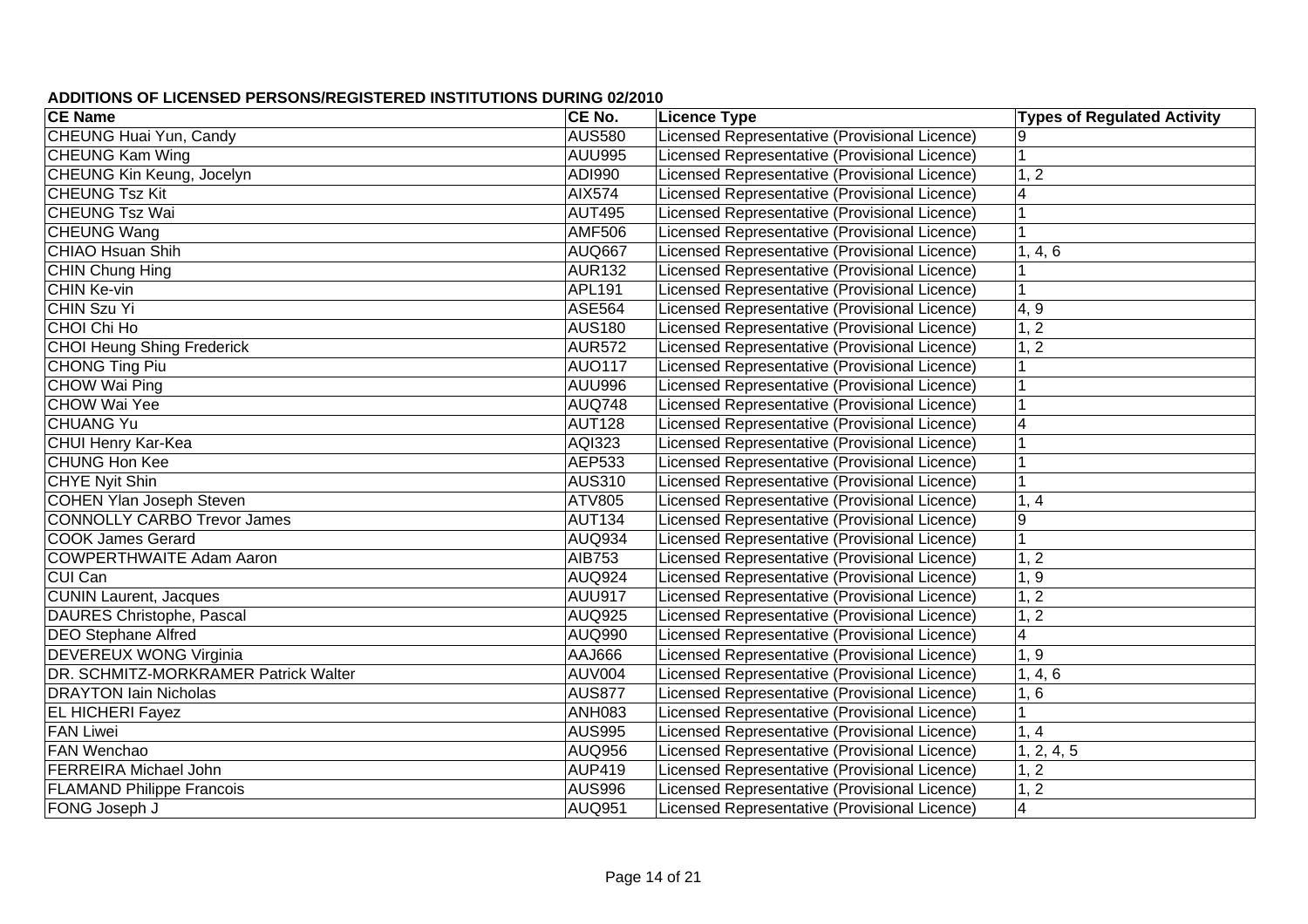| <b>CE Name</b>                          | CE No.        | <b>Licence Type</b>                           | <b>Types of Regulated Activity</b> |
|-----------------------------------------|---------------|-----------------------------------------------|------------------------------------|
| FOO Yin Pheng                           | <b>AUQ510</b> | Licensed Representative (Provisional Licence) | 4, 9                               |
| FU Tan Yip                              | <b>AUT505</b> | Licensed Representative (Provisional Licence) |                                    |
| FUNG Chi Ping                           | <b>AUU924</b> | Licensed Representative (Provisional Licence) | ∣1                                 |
| <b>GHOSH Sharmila</b>                   | <b>AUS854</b> | Licensed Representative (Provisional Licence) | 1, 4                               |
| <b>GRISEL Albert Jan</b>                | <b>AUR748</b> | Licensed Representative (Provisional Licence) | $\overline{6}$                     |
| <b>GROVER Madhu</b>                     | <b>AUM426</b> | Licensed Representative (Provisional Licence) | ∣1                                 |
| <b>GRUNAUER Xavier Mieles</b>           | <b>ARE996</b> | Licensed Representative (Provisional Licence) | $\overline{4}$                     |
| <b>GUNNS Christopher Michael Adrian</b> | <b>APC679</b> | Licensed Representative (Provisional Licence) | 1, 4, 9                            |
| <b>GUO Yan</b>                          | <b>AUS955</b> | Licensed Representative (Provisional Licence) | 1, 2, 7                            |
| <b>HARVEY Neil Anthony Shaun</b>        | <b>AUT093</b> | Licensed Representative (Provisional Licence) | 1, 4                               |
| HAU Woon Ki                             | <b>AUR983</b> | Licensed Representative (Provisional Licence) | 1, 2                               |
| <b>HERRMANN Simon Fabian</b>            | <b>AUQ923</b> | Licensed Representative (Provisional Licence) | 1, 6                               |
| HO Suk Chun                             | <b>AUT164</b> | Licensed Representative (Provisional Licence) | 1, 2                               |
| HOO Emily Lye Lyn                       | <b>AUS209</b> | Licensed Representative (Provisional Licence) | 1, 4                               |
| HOUDEYE Cedric Abraham Avi              | <b>AUN368</b> | Licensed Representative (Provisional Licence) | 1, 2, 7                            |
| <b>HSIEH Siou-Ping</b>                  | <b>AUR646</b> | Licensed Representative (Provisional Licence) |                                    |
| <b>HSU Mabel Ming</b>                   | <b>ANT724</b> | Licensed Representative (Provisional Licence) | 1, 4, 6                            |
| HU Zhengwei                             | <b>AUQ995</b> | Licensed Representative (Provisional Licence) | 1, 6                               |
| <b>HUANG Lingzi</b>                     | <b>AUR855</b> | Licensed Representative (Provisional Licence) | 1, 6                               |
| <b>HUANG Wenjun</b>                     | <b>AUT504</b> | Licensed Representative (Provisional Licence) | 1, 6                               |
| HUI Wai Fat, Philip                     | AUS126        | Licensed Representative (Provisional Licence) | 1, 2                               |
| <b>HUNG Chiu Loi</b>                    | <b>AUS181</b> | Licensed Representative (Provisional Licence) | 1, 2                               |
| HUNG Wesley Yi Kuo                      | <b>AUR863</b> | Licensed Representative (Provisional Licence) | 1, 2, 7                            |
| <b>HUNG Yat On</b>                      | <b>AUS182</b> | Licensed Representative (Provisional Licence) |                                    |
| <b>INE Hiroaki</b>                      | <b>AUU992</b> | Licensed Representative (Provisional Licence) |                                    |
| IP Chit Yin                             | <b>AUR651</b> | Licensed Representative (Provisional Licence) | $\overline{4}$                     |
| IP Po San, Joyce                        | AFF506        | Licensed Representative (Provisional Licence) |                                    |
| IP Wai Shan                             | <b>AUR645</b> | Licensed Representative (Provisional Licence) | 3                                  |
| <b>ISGROVE Paul Brian</b>               | AIZ559        | Licensed Representative (Provisional Licence) |                                    |
| <b>IU Pak Fan</b>                       | <b>AUS619</b> | Licensed Representative (Provisional Licence) | 1, 2                               |
| <b>JENG Ming-tzung</b>                  | <b>AUS471</b> | Licensed Representative (Provisional Licence) | $\overline{4}$                     |
| <b>JOHNSON Christopher Lind</b>         | <b>AGA971</b> | Licensed Representative (Provisional Licence) | 1, 2                               |
| <b>KABIGTING Caroline Llave</b>         | <b>AUQ338</b> | Licensed Representative (Provisional Licence) | $\overline{4}$                     |
| <b>KANG John Brian</b>                  | AFW034        | Licensed Representative (Provisional Licence) | 1, 2                               |
| <b>KHAN Asad Rahman</b>                 | <b>AUS963</b> | Licensed Representative (Provisional Licence) | 1, 2                               |
| <b>KHAN Carina</b>                      | <b>ACE320</b> | Licensed Representative (Provisional Licence) | 9                                  |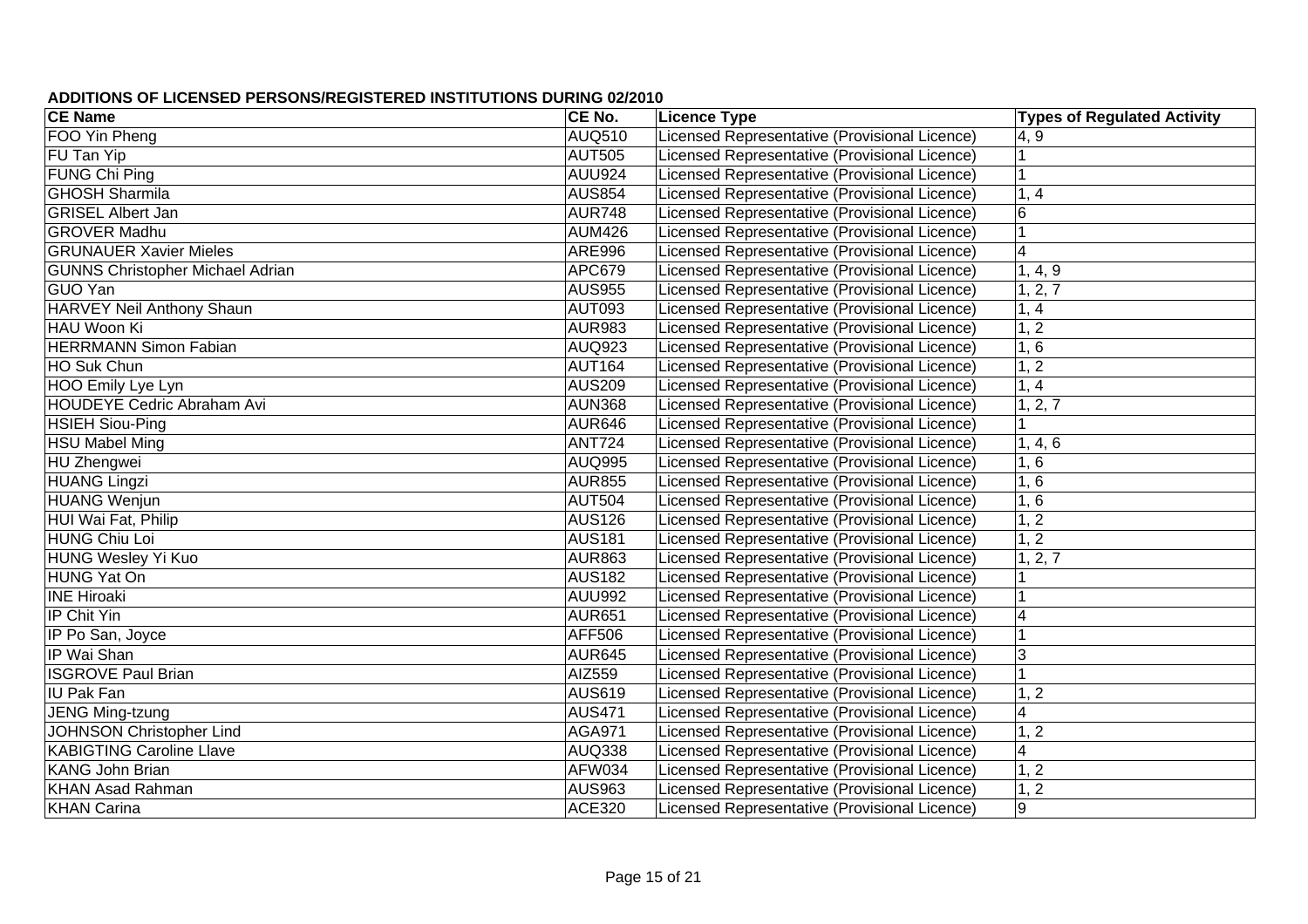| <b>CE Name</b>                 | CE No.        | <b>Licence Type</b>                           | <b>Types of Regulated Activity</b> |
|--------------------------------|---------------|-----------------------------------------------|------------------------------------|
| <b>KHANDELWAL Abhishek</b>     | <b>AUQ154</b> | Licensed Representative (Provisional Licence) | 1, 4, 6                            |
| <b>KHOO Wen Wen Michelle</b>   | <b>AUQ669</b> | Licensed Representative (Provisional Licence) | 1, 6                               |
| KIM Gil Hyung                  | <b>AUQ480</b> | Licensed Representative (Provisional Licence) | $\overline{4}$                     |
| KIM Hyung Jin                  | <b>AUU988</b> | Licensed Representative (Provisional Licence) |                                    |
| <b>KING Wen-Herng Henry</b>    | <b>AUR993</b> | Licensed Representative (Provisional Licence) | 1, 4                               |
| <b>KIRST Marcus Wulf Horst</b> | <b>AUO212</b> | Licensed Representative (Provisional Licence) | 4, 5, 9                            |
| KOH Yen Hwa, Jasmine           | <b>AFW968</b> | Licensed Representative (Provisional Licence) |                                    |
| <b>KU</b> Kwan, Patrick        | <b>AUR318</b> | Licensed Representative (Provisional Licence) | 1, 4, 6                            |
| <b>KUNG Ho Bun</b>             | <b>AUS202</b> | Licensed Representative (Provisional Licence) |                                    |
| <b>KWOK Yim Fan</b>            | <b>AUR654</b> | Licensed Representative (Provisional Licence) | 3                                  |
| <b>LACEY JR Donald Edward</b>  | <b>AUQ978</b> | Licensed Representative (Provisional Licence) | 1, 6                               |
| LAI Lap Yan                    | <b>AUR101</b> | Licensed Representative (Provisional Licence) | 1, 2                               |
| LAI Tsz Wo, Wanda              | <b>AUQ526</b> | Licensed Representative (Provisional Licence) | 1, 4                               |
| LAI Yat Hoi                    | <b>AHS158</b> | Licensed Representative (Provisional Licence) | $\overline{2}$                     |
| LAI Yee Chung                  | <b>AUR977</b> | Licensed Representative (Provisional Licence) | 1, 2                               |
| LAM Hoi Sing                   | <b>AUR383</b> | Licensed Representative (Provisional Licence) | 1, 2                               |
| LAM Lai Yuun Meng              | <b>AUS150</b> | Licensed Representative (Provisional Licence) | 9                                  |
| LAM Lap Yan                    | <b>AUQ929</b> | Licensed Representative (Provisional Licence) | 1, 2                               |
| LAM Sai Lap                    | APW631        | Licensed Representative (Provisional Licence) | 9                                  |
| LAM Tim Yi, Emily              | <b>AUS277</b> | Licensed Representative (Provisional Licence) |                                    |
| <b>LAM Yin Fung Preston</b>    | <b>AUS828</b> | Licensed Representative (Provisional Licence) | 1, 2                               |
| LAU Chi Chiu, Terry            | <b>AUQ993</b> | Licensed Representative (Provisional Licence) |                                    |
| <b>LAU Hamilton Atsumi</b>     | <b>AUR856</b> | Licensed Representative (Provisional Licence) | 1, 6                               |
| LAU Kai Wing                   | <b>AUS656</b> | Licensed Representative (Provisional Licence) |                                    |
| LAU Muk Hoi                    | <b>AUQ375</b> | Licensed Representative (Provisional Licence) | 1, 4                               |
| LAU Sheung Yuen                | <b>AUR615</b> | Licensed Representative (Provisional Licence) | 1, 6                               |
| LAU Suk Yu                     | AAG214        | Licensed Representative (Provisional Licence) | 1, 2                               |
| LAW Chi Yeung                  | <b>AUS143</b> | Licensed Representative (Provisional Licence) | 1, 2                               |
| <b>LEE Allen Cheng-Luan</b>    | <b>ANK425</b> | Licensed Representative (Provisional Licence) | $\boldsymbol{9}$                   |
| LEE Chung Hei                  | <b>AUQ941</b> | Licensed Representative (Provisional Licence) | 9                                  |
| <b>LEE Deborah Susan</b>       | APU511        | Licensed Representative (Provisional Licence) |                                    |
| <b>LEE Donald Sang</b>         | <b>AUT132</b> | Licensed Representative (Provisional Licence) | 1, 2, 7                            |
| <b>LEE Frank I-J</b>           | <b>AJL237</b> | Licensed Representative (Provisional Licence) | $1, \overline{4}$                  |
| LEE Ha Yan                     | <b>AUS843</b> | Licensed Representative (Provisional Licence) | 1, 4                               |
| <b>LEE Hwa Shin</b>            | <b>AUQ985</b> | Licensed Representative (Provisional Licence) |                                    |
| <b>LEE Hyun Woo</b>            | AUR839        | Licensed Representative (Provisional Licence) |                                    |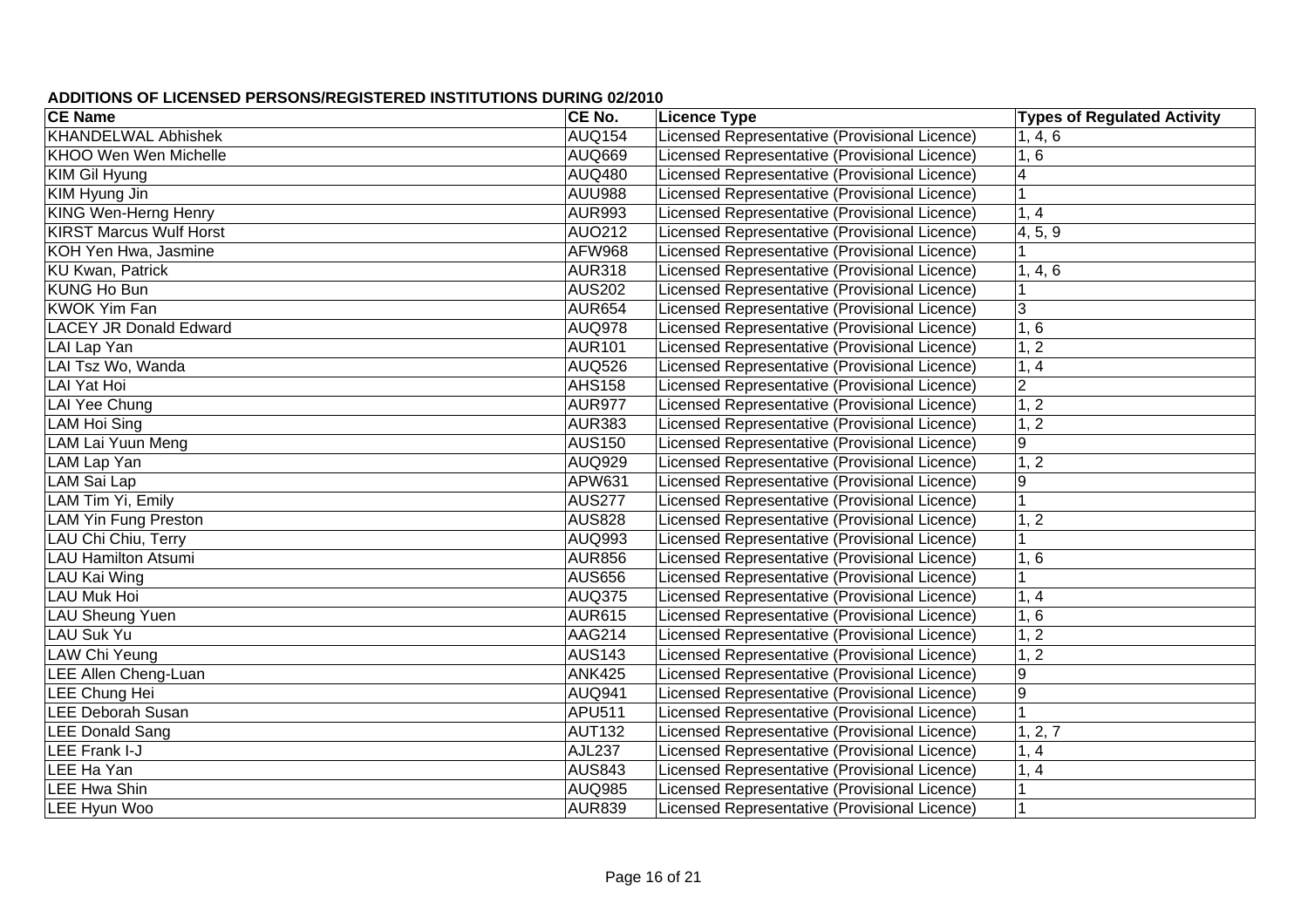| <b>CE Name</b>                | CE No.        | <b>Licence Type</b>                           | <b>Types of Regulated Activity</b> |
|-------------------------------|---------------|-----------------------------------------------|------------------------------------|
| LEE Jina                      | <b>AUT717</b> | Licensed Representative (Provisional Licence) | $\overline{\mathbf{4}}$            |
| <b>LEE</b> Lap Tak, Alfred    | <b>AUQ739</b> | Licensed Representative (Provisional Licence) | 1, 4, 9                            |
| LEE Wai Chu                   | <b>AUR338</b> | Licensed Representative (Provisional Licence) |                                    |
| <b>LEE Wai Sum</b>            | <b>AUR858</b> | Licensed Representative (Provisional Licence) | 4, 9                               |
| <b>LEE Wing</b>               | <b>AUR872</b> | Licensed Representative (Provisional Licence) |                                    |
| <b>LEE Yan Lun</b>            | <b>AUR845</b> | Licensed Representative (Provisional Licence) | 2, 3                               |
| <b>LEONG Wai Ip</b>           | <b>AFV784</b> | Licensed Representative (Provisional Licence) |                                    |
| LEUNG Chi Loen                | <b>AUQ948</b> | Licensed Representative (Provisional Licence) | 3                                  |
| <b>LEUNG Kam Sing</b>         | AOD220        | Licensed Representative (Provisional Licence) | 4, 9                               |
| <b>LEUNG Kwok Kit, Donald</b> | <b>ALF251</b> | Licensed Representative (Provisional Licence) | 1, 6                               |
| <b>LEUNG Man Kit</b>          | <b>ANW505</b> | Licensed Representative (Provisional Licence) | 1, 2                               |
| <b>LEUNG Wai Ming</b>         | <b>AUR822</b> | Licensed Representative (Provisional Licence) | 1, 2                               |
| <b>LEUNG Wing Kuen</b>        | <b>AUR979</b> | Licensed Representative (Provisional Licence) |                                    |
| LEUNG Yu Hang                 | <b>AUT166</b> | Licensed Representative (Provisional Licence) |                                    |
| LI Shujie                     | <b>AUR549</b> | Licensed Representative (Provisional Licence) |                                    |
| LI Yanjie                     | <b>AUS278</b> | Licensed Representative (Provisional Licence) | 1, 6                               |
| LI Yuk Ping                   | <b>ADV175</b> | Licensed Representative (Provisional Licence) | 1, 2                               |
| <b>LIANG Xin</b>              | <b>AUQ994</b> | Licensed Representative (Provisional Licence) | 1, 7                               |
| <b>LIN Alex</b>               | <b>AUQ475</b> | Licensed Representative (Provisional Licence) | 1, 4                               |
| <b>LIN Carol Iris</b>         | <b>AFX854</b> | Licensed Representative (Provisional Licence) | 1, 7                               |
| LIN Chi Long, Danny           | ADD804        | Licensed Representative (Provisional Licence) |                                    |
| <b>LIN Derek Tin-fu</b>       | <b>AUQ490</b> | Licensed Representative (Provisional Licence) | 1, 2, 7                            |
| <b>LIU Wei</b>                | <b>AUS655</b> | Licensed Representative (Provisional Licence) |                                    |
| LIU Xi                        | <b>AUQ721</b> | Licensed Representative (Provisional Licence) | $\overline{1}$                     |
| LO Eva                        | <b>ANQ384</b> | Licensed Representative (Provisional Licence) | $\overline{4}$                     |
| LO John                       | <b>AUS158</b> | Licensed Representative (Provisional Licence) | 1, 2                               |
| LO Sin Au                     | <b>AUR649</b> | Licensed Representative (Provisional Licence) | 3                                  |
| LOH Jacinda Ee Wenn           | <b>AUS201</b> | Licensed Representative (Provisional Licence) | $\overline{4}$                     |
| LU Chaoqi                     | <b>AUR998</b> | Licensed Representative (Provisional Licence) | 1, 4                               |
| LU Hongbo                     | <b>AUS615</b> | Licensed Representative (Provisional Licence) | $\overline{\mathbf{4}}$            |
| LUI Kit Chun, Michelle        | <b>AUS687</b> | Licensed Representative (Provisional Licence) | 1, 4                               |
| MA Chao                       | <b>AUR848</b> | Licensed Representative (Provisional Licence) | 1, 6                               |
| MA Hei Ming                   | <b>AUV005</b> | Licensed Representative (Provisional Licence) | 1, 2                               |
| MA Henry Lig                  | AUR629        | Licensed Representative (Provisional Licence) |                                    |
| MA Hing Yan                   | <b>AUQ493</b> | Licensed Representative (Provisional Licence) | $\mathbf 2$                        |
| MA Yunpeng                    | AUR465        | Licensed Representative (Provisional Licence) | $\overline{4}$                     |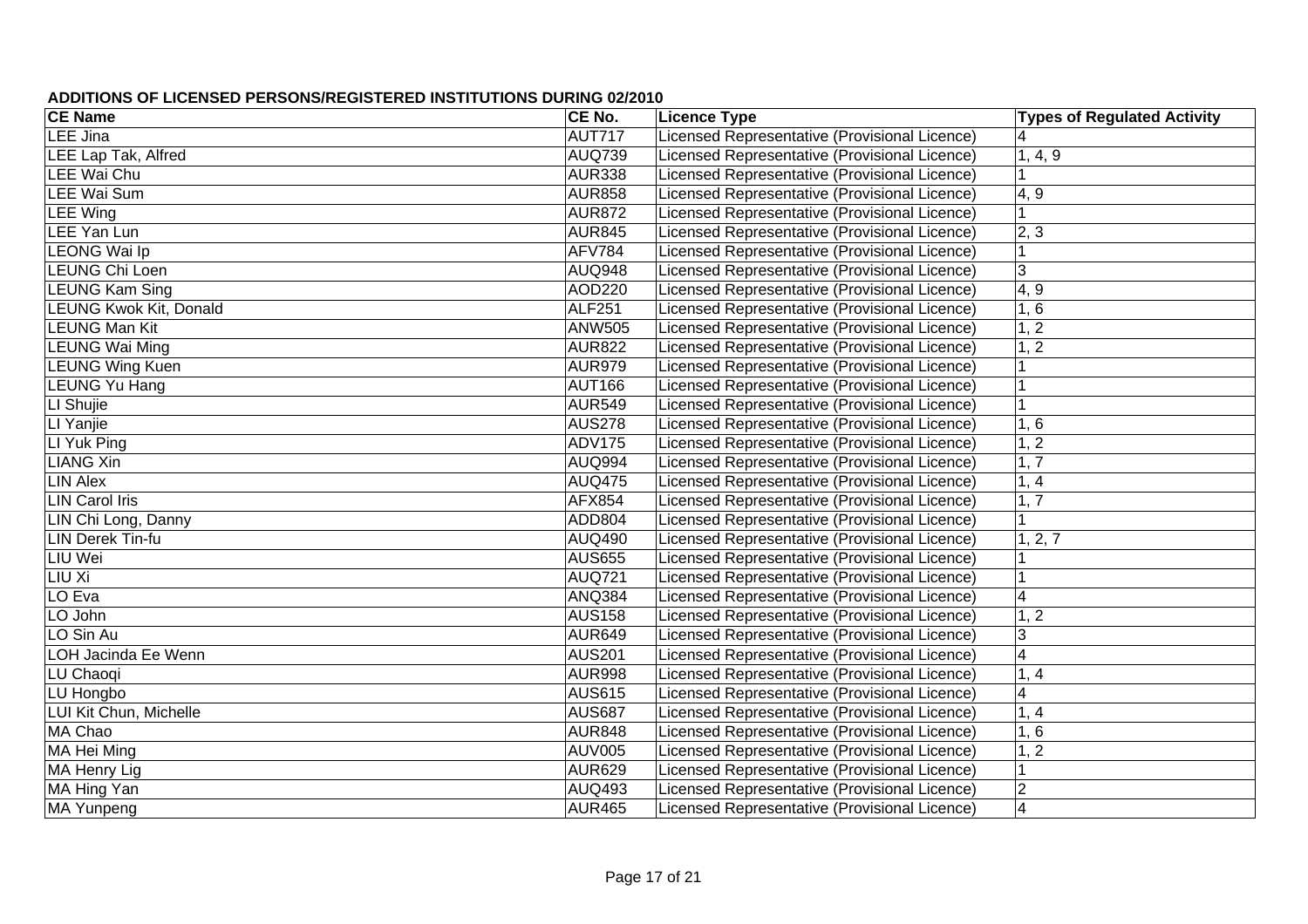| <b>CE Name</b>                            | CE No.        | <b>Licence Type</b>                           | <b>Types of Regulated Activity</b> |
|-------------------------------------------|---------------|-----------------------------------------------|------------------------------------|
| <b>MAESTRI</b> Sergio                     | <b>AUT780</b> | Licensed Representative (Provisional Licence) | 1, 4, 9                            |
| MAK Kai Chun, Kevin                       | <b>ANG151</b> | Licensed Representative (Provisional Licence) | $6\phantom{1}6$                    |
| MAN Ka Mei                                | <b>AUR547</b> | Licensed Representative (Provisional Licence) | 1, 6                               |
| <b>MCDONALD Liam Patrick</b>              | <b>AUQ456</b> | Licensed Representative (Provisional Licence) |                                    |
| <b>MCFERRAN Jack Howard Egar</b>          | <b>AIN733</b> | Licensed Representative (Provisional Licence) | 1, 2                               |
| MCLAUGHLIN Gregory John                   | <b>AUT903</b> | Licensed Representative (Provisional Licence) | 1, 4                               |
| <b>MENG Po</b>                            | <b>AUQ325</b> | Licensed Representative (Provisional Licence) | 1, 6                               |
| <b>MIAO Kaizhou</b>                       | <b>ALZ811</b> | Licensed Representative (Provisional Licence) | 1, 9                               |
| MING Chi Ho, Edward                       | <b>AUS686</b> | Licensed Representative (Provisional Licence) | $\overline{9}$                     |
| MIZUNO Atsushi                            | <b>AUQ472</b> | Licensed Representative (Provisional Licence) | 1, 4, 6                            |
| <b>MOHAN Santhosh Kumar</b>               | <b>AUR104</b> | Licensed Representative (Provisional Licence) | 1, 6                               |
| MOTWANI Natasha Murli                     | <b>AUR655</b> | Licensed Representative (Provisional Licence) | 1, 2                               |
| <b>MUKHERJI Ranobir</b>                   | <b>AUS447</b> | Licensed Representative (Provisional Licence) | 1, 4, 6                            |
| <b>NAJI Ramin</b>                         | <b>APH952</b> | Licensed Representative (Provisional Licence) | 1, 4, 6                            |
| NATARAJAN Neeraja                         | <b>AUT496</b> | Licensed Representative (Provisional Licence) | $\overline{\mathbf{4}}$            |
| NG Chi Ho                                 | <b>AUR825</b> | Licensed Representative (Provisional Licence) | 1, 4, 9                            |
| NG Kok Ming                               | <b>AMN905</b> | Licensed Representative (Provisional Licence) | $\overline{4}$                     |
| NG Man Chun                               | <b>AML619</b> | Licensed Representative (Provisional Licence) | $\overline{1}$                     |
| NG Miu Ping                               | <b>AUS643</b> | Licensed Representative (Provisional Licence) | 1, 2                               |
| NG Tze Ling                               | <b>AUR843</b> | Licensed Representative (Provisional Licence) | 1                                  |
| <b>NICHOLSON Gareth</b>                   | <b>AUR823</b> | Licensed Representative (Provisional Licence) | 1, 4                               |
| O'CONNELL Jared Stockton                  | <b>AUQ513</b> | Licensed Representative (Provisional Licence) | 1, 4                               |
| <b>OETOMO Teddy Nuryanto</b>              | <b>ATH918</b> | Licensed Representative (Provisional Licence) | $\overline{4}$                     |
| PANG Ka Fai, Andy                         | <b>AUT321</b> | Licensed Representative (Provisional Licence) | 1, 2                               |
| PARK Sun Jong                             | <b>AUS811</b> | Licensed Representative (Provisional Licence) | 1, 4                               |
| <b>PARKER Michael Wade</b>                | <b>AUR866</b> | Licensed Representative (Provisional Licence) | 1, 4                               |
| POON Tsze kay                             | <b>AUT893</b> | Licensed Representative (Provisional Licence) | 4, 5, 9                            |
| <b>PRASAD Simple</b>                      | <b>AUA964</b> | Licensed Representative (Provisional Licence) |                                    |
| <b>PRITCHARD Callum Gary</b>              | <b>AOD054</b> | Licensed Representative (Provisional Licence) |                                    |
| PUN Ka Yau                                | <b>AUQ953</b> | Licensed Representative (Provisional Licence) | 1, 2, 3                            |
| <b>RAZMILOVIC Ante</b>                    | <b>AUR148</b> | Licensed Representative (Provisional Licence) |                                    |
| <b>RITZ Stephane Marcel Marie Bernard</b> | <b>AUS617</b> | Licensed Representative (Provisional Licence) | 1, 2                               |
| <b>ROBERTSON Toby Neil</b>                | <b>AUR287</b> | Licensed Representative (Provisional Licence) |                                    |
| <b>ROEDER Sabine Monika</b>               | <b>ATN822</b> | Licensed Representative (Provisional Licence) | 1, 6                               |
| <b>SABOT Etienne Gabriel</b>              | APP680        | Licensed Representative (Provisional Licence) | 1, 2                               |
| <b>SASSO Aira</b>                         | <b>AUR745</b> | Licensed Representative (Provisional Licence) | 1                                  |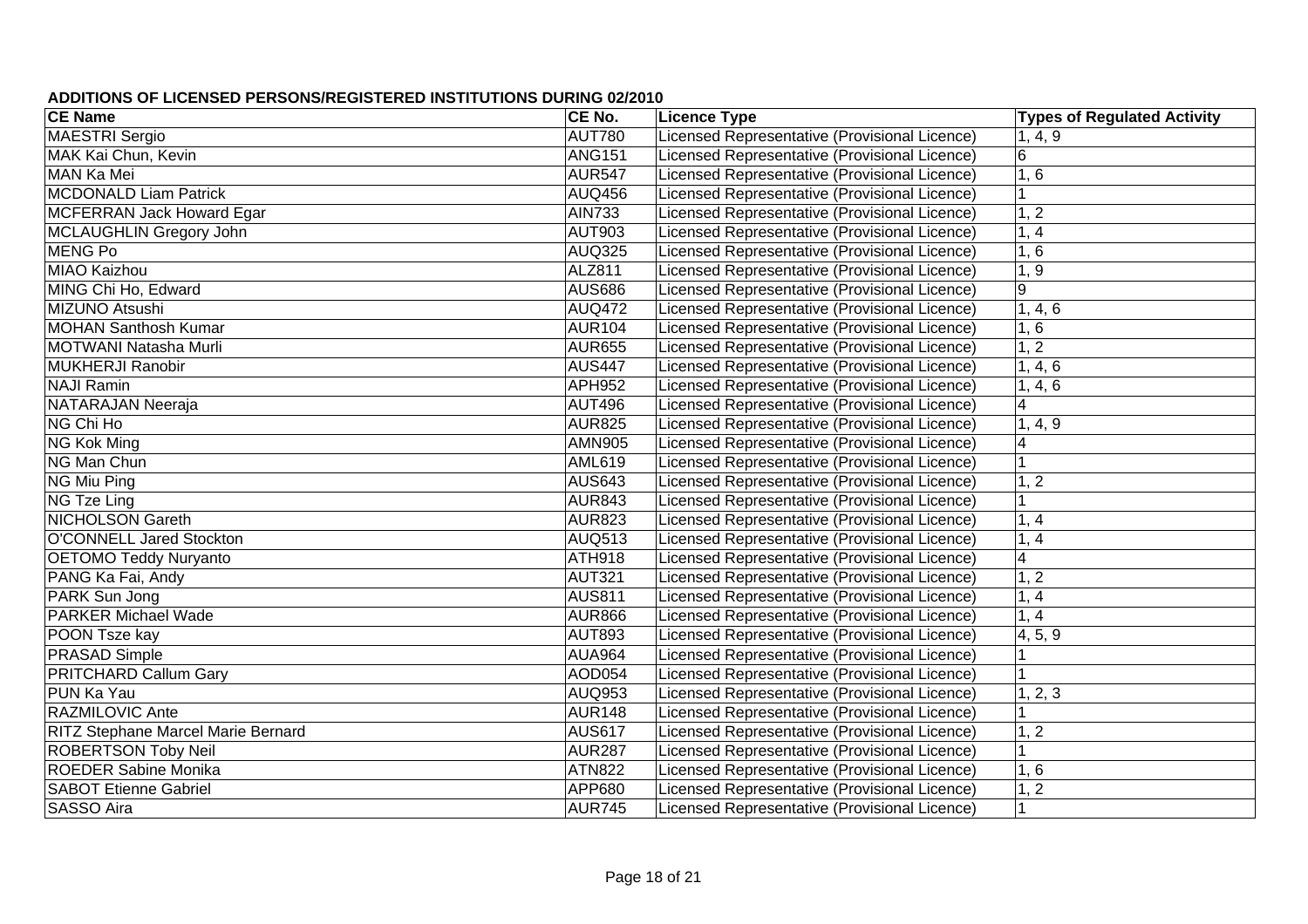| <b>CE Name</b>                   | CE No.        | <b>Licence Type</b>                           | <b>Types of Regulated Activity</b> |
|----------------------------------|---------------|-----------------------------------------------|------------------------------------|
| <b>SHAH Jennifer Sarah Clark</b> | <b>AUR660</b> | Licensed Representative (Provisional Licence) | 1, 9                               |
| <b>SHAH Junaid Hussain</b>       | <b>AUR999</b> | Licensed Representative (Provisional Licence) | 1, 2                               |
| <b>SHAN Miao</b>                 | <b>AUT412</b> | Licensed Representative (Provisional Licence) | 1, 6                               |
| <b>SHEN Tao</b>                  | <b>AUS961</b> | Licensed Representative (Provisional Licence) | $\overline{4}$                     |
| <b>SHI Dawei</b>                 | <b>AUR997</b> | Licensed Representative (Provisional Licence) | 1, 4                               |
| SHI Gaoyang                      | <b>AUS417</b> | Licensed Representative (Provisional Licence) | $\overline{4}$                     |
| SHI Zhensong                     | <b>AUR648</b> | Licensed Representative (Provisional Licence) | $\overline{2}$                     |
| SHIM Chi Wing                    | AUQ930        | Licensed Representative (Provisional Licence) | 1, 2                               |
| <b>SHUK Lap</b>                  | <b>ALB297</b> | Licensed Representative (Provisional Licence) | $\overline{1,2}$                   |
| <b>SHUTO Takashi</b>             | <b>AUT376</b> | Licensed Representative (Provisional Licence) | 1, 4, 6                            |
| <b>SIM Chantara</b>              | <b>AUT129</b> | Licensed Representative (Provisional Licence) | 1, 2                               |
| SIN Kin Hong, Edward             | <b>AUU993</b> | Licensed Representative (Provisional Licence) | 1, 2                               |
| SO Koon On                       | <b>AUR647</b> | Licensed Representative (Provisional Licence) |                                    |
| SO Yu Yuk                        | <b>AUQ747</b> | Licensed Representative (Provisional Licence) |                                    |
| <b>SOHN Hyunho</b>               | ANB380        | Licensed Representative (Provisional Licence) | 4, 9                               |
| <b>SRINIVASAN Kandarp</b>        | <b>AUQ668</b> | Licensed Representative (Provisional Licence) | 1, 6                               |
| <b>STAMBULICH Aaron John</b>     | <b>AUQ301</b> | Licensed Representative (Provisional Licence) |                                    |
| <b>STIRIS Alexander Jarl</b>     | <b>AUR834</b> | Licensed Representative (Provisional Licence) | 1, 6                               |
| <b>SUN Kam Ming</b>              | <b>AUT130</b> | Licensed Representative (Provisional Licence) | 1, 6                               |
| <b>SUTTIE Ben Charles</b>        | <b>AFW867</b> | Licensed Representative (Provisional Licence) | 1, 7                               |
| SZE Chiu Yu, Dominic             | <b>AUS423</b> | Licensed Representative (Provisional Licence) | 1, 4                               |
| <b>TAI Nai</b>                   | <b>AUS628</b> | Licensed Representative (Provisional Licence) | 1, 2                               |
| <b>TAM Chun Leung</b>            | <b>AUP883</b> | Licensed Representative (Provisional Licence) | 1, 2                               |
| TAM Lup Yun, Yoko                | <b>AUS003</b> | Licensed Representative (Provisional Licence) | 1, 2                               |
| TAM Tsz Tuen, Arthur             | <b>AUS140</b> | Licensed Representative (Provisional Licence) | 1, 2                               |
| <b>TAM Yee Hang</b>              | <b>AUT514</b> | Licensed Representative (Provisional Licence) | 4, 9                               |
| TAN Yi-ming, Darryl              | <b>AUR864</b> | Licensed Representative (Provisional Licence) | 1, 2, 7                            |
| <b>TANG Luk Cheung</b>           | <b>AUU976</b> | Licensed Representative (Provisional Licence) | 1, 2                               |
| <b>TANG Pan Shing</b>            | <b>AUT592</b> | Licensed Representative (Provisional Licence) | 1, 2                               |
| <b>TANG Peter Jee Ho</b>         | <b>ACP853</b> | Licensed Representative (Provisional Licence) | $\overline{\mathbf{4}}$            |
| <b>TANG Wai Chi Ricky</b>        | <b>AUS271</b> | Licensed Representative (Provisional Licence) | 1, 9                               |
| <b>TANG Yik Lun</b>              | <b>AUS633</b> | Licensed Representative (Provisional Licence) | 1, 2                               |
| <b>TANTRI Ami</b>                | <b>AUR746</b> | Licensed Representative (Provisional Licence) | $\overline{4}$                     |
| <b>TAY Jasper Choon Hean</b>     | AUS298        | Licensed Representative (Provisional Licence) |                                    |
| <b>TAYLOR Timothy</b>            | <b>ADA513</b> | Licensed Representative (Provisional Licence) | $\overline{4}$                     |
| <b>THUKRAL Jatin</b>             | AUN816        | Licensed Representative (Provisional Licence) | 1, 2                               |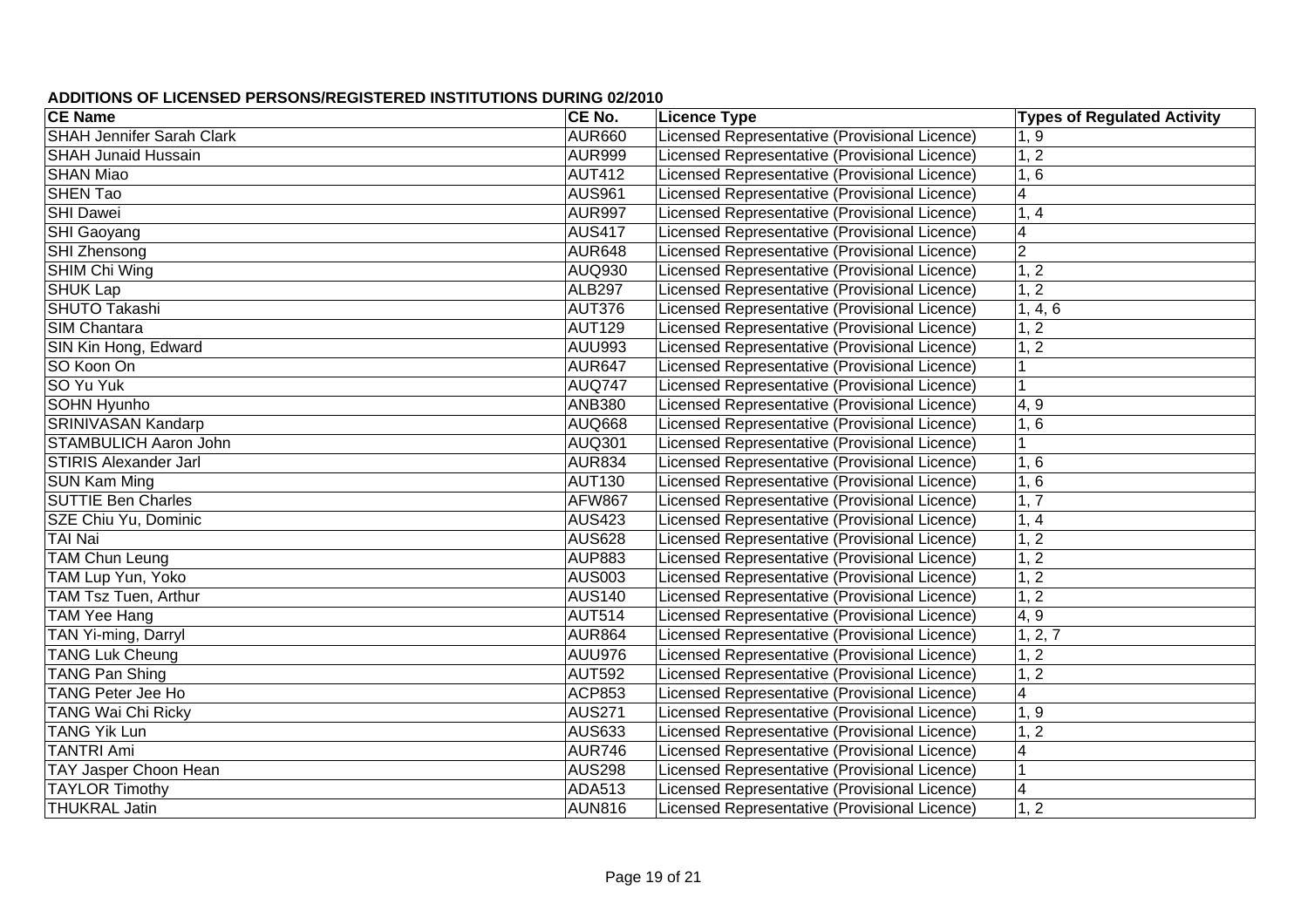| <b>CE Name</b>                       | CE No.        | <b>Licence Type</b>                           | <b>Types of Regulated Activity</b> |
|--------------------------------------|---------------|-----------------------------------------------|------------------------------------|
| TO Kam Lung, Danny                   | <b>ARA334</b> | Licensed Representative (Provisional Licence) |                                    |
| <b>TONG Tsz Wai</b>                  | <b>AUT494</b> | Licensed Representative (Provisional Licence) | $\overline{1}$                     |
| <b>TORY Richard Marshall</b>         | AUT094        | Licensed Representative (Provisional Licence) | 1, 4, 6                            |
| <b>TSANG Cheuk Fung</b>              | <b>AUS314</b> | Licensed Representative (Provisional Licence) | 1, 2                               |
| <b>TSANG Jason Ka Chun</b>           | <b>AUT168</b> | Licensed Representative (Provisional Licence) | $\overline{1,2}$                   |
| <b>TSANG Wai Tak, Victor</b>         | <b>ACP649</b> | Licensed Representative (Provisional Licence) |                                    |
| <b>TSAO Philip</b>                   | <b>AEF812</b> | Licensed Representative (Provisional Licence) | 1, 2, 4, 5, 7                      |
| <b>TSE Albert Yeuk Kuk</b>           | <b>AUQ329</b> | Licensed Representative (Provisional Licence) | $6\phantom{1}6$                    |
| <b>TSE Betty Shui Hing</b>           | <b>AUR711</b> | Licensed Representative (Provisional Licence) |                                    |
| <b>TSE Kim Hung</b>                  | <b>AUR388</b> | Licensed Representative (Provisional Licence) | $\overline{4}$                     |
| TSO Ka Sing                          | <b>AUR286</b> | Licensed Representative (Provisional Licence) | 1, 2                               |
| <b>VALDISOLO Mattia</b>              | <b>AUS156</b> | Licensed Representative (Provisional Licence) |                                    |
| VATCHKOVA Denitza Plamenova          | <b>AUS969</b> | Licensed Representative (Provisional Licence) | 1, 2, 7                            |
| <b>WAN Ho Lam</b>                    | <b>AUR976</b> | Licensed Representative (Provisional Licence) | 3                                  |
| WAN Hung Ha                          | AUQ942        | Licensed Representative (Provisional Licence) |                                    |
| WANA Arief Cahyadi                   | ATH915        | Licensed Representative (Provisional Licence) | $\overline{4}$                     |
| <b>WANG Jing</b>                     | <b>AUQ482</b> | Licensed Representative (Provisional Licence) | 1, 2, 4, 5                         |
| <b>WANG Miao</b>                     | <b>AUR623</b> | Licensed Representative (Provisional Licence) |                                    |
| <b>WEINGARTH John Nicholas Grant</b> | <b>APB774</b> | Licensed Representative (Provisional Licence) |                                    |
| <b>WERNER Michael Joseph</b>         | <b>AUO124</b> | Licensed Representative (Provisional Licence) | 1, 4                               |
| <b>WONG Hoi Yan</b>                  | AFR863        | Licensed Representative (Provisional Licence) |                                    |
| <b>WONG Ka Chun</b>                  | <b>AUU925</b> | Licensed Representative (Provisional Licence) |                                    |
| <b>WONG Ka Fai</b>                   | <b>AEA628</b> | Licensed Representative (Provisional Licence) |                                    |
| <b>WONG Kam Ka</b>                   | <b>AUR988</b> | Licensed Representative (Provisional Licence) | 1, 2                               |
| WONG See Wah, Eva                    | <b>AUR982</b> | Licensed Representative (Provisional Licence) |                                    |
| <b>WONG Wai Ho</b>                   | <b>AUQ931</b> | Licensed Representative (Provisional Licence) | 1, 2                               |
| <b>WONG Wai Man</b>                  | <b>AUR713</b> | Licensed Representative (Provisional Licence) |                                    |
| <b>WONG Yun Tong Anton</b>           | <b>AUR625</b> | Licensed Representative (Provisional Licence) |                                    |
| WOO Lai Ming Raymond                 | <b>AUS410</b> | Licensed Representative (Provisional Licence) | 1, 6                               |
| <b>WU Jennifer Qian</b>              | AUR749        | Licensed Representative (Provisional Licence) | $6\phantom{1}$                     |
| <b>WU Jian</b>                       | AUS973        | Licensed Representative (Provisional Licence) | 1, 6                               |
| <b>WU Lea</b>                        | AUR710        | Licensed Representative (Provisional Licence) | $\,6$                              |
| <b>YAMAGUCHI Marie</b>               | <b>AUS179</b> | Licensed Representative (Provisional Licence) | $9\,$                              |
| YIP Ho Yan                           | <b>AUS286</b> | Licensed Representative (Provisional Licence) | $\overline{2}$                     |
| <b>YIP Kai Sun</b>                   | <b>AUR622</b> | Licensed Representative (Provisional Licence) | 1, 2                               |
| <b>YIP Melody</b>                    | <b>AUS176</b> | Licensed Representative (Provisional Licence) | 3                                  |